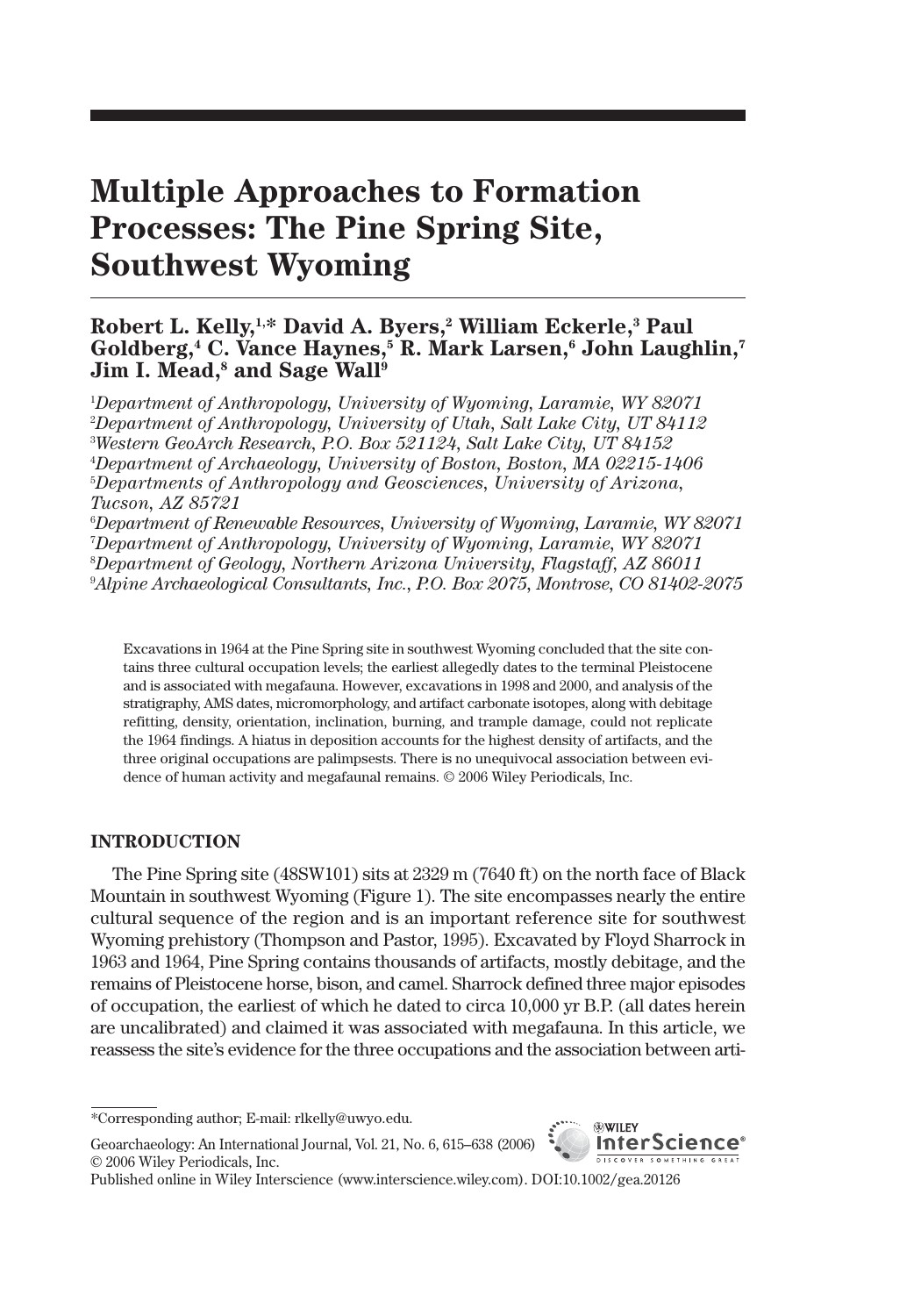

**Figure 1.** Topographic map of Pine Spring; main site area is portrayed in Figure 3.

facts and Pleistocene fauna through analysis of archaeological and geoarcheological data collected in 1998 and 2000. We employ several methods to examine the site's formation and conclude: (a) that a major hiatus in aggradation accounts for the highest density of artifacts, (b) that the alleged occupations are mixes of artifacts and faunal remains deposited thousands of years apart, and (c) that there is no unequivocal association between evidence of human activity and megafaunal remains.

The regional vegetation of the Pine Spring site is sagebrush desert, but the spring that gives the site its name produces a small, perennial stream that supports a thin but dense strip of meadow, aspen, juniper, cottonwood, mountain mahogany, and spruce (but not pine). The spring has probably run more or less continuously for at least 12,000 years and was undoubtedly what attracted people to the location.

Black Mountain's caprock is Oligocene Bishop Conglomerate and is composed of "clasts of red quartzite, gray chert, and limestone in a gray to white tufaceous sandstone matrix" (Love and Christiansen, 1985). Underlying this conglomerate is the Upper Eocene Bridger formation, a "greening-gray, olive-drab, and white tufaceous sandstone and claystone" with "lenticular marlstone and conglomer-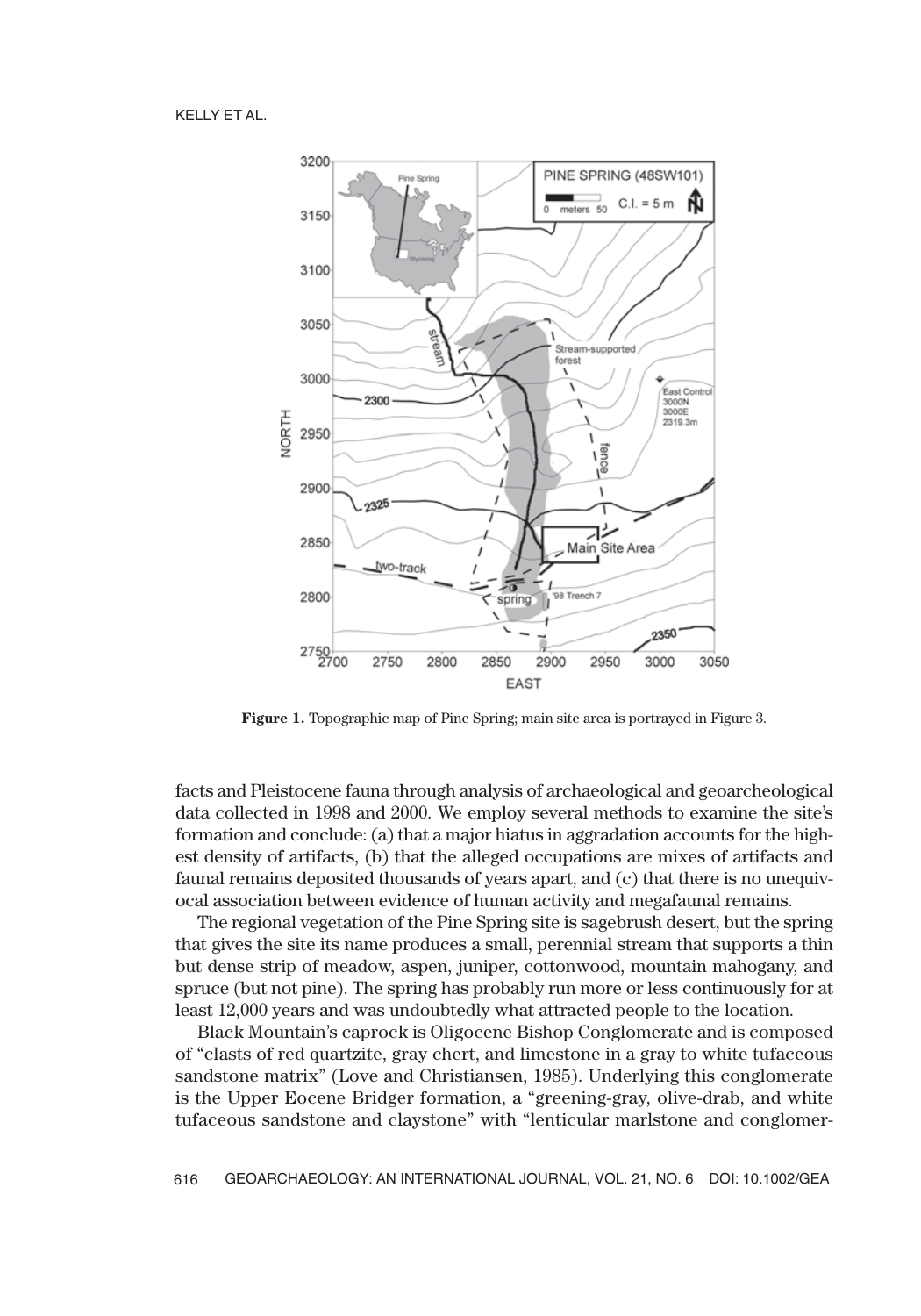

**Figure 2.** The Pine Spring site, facing southwest. Sharrock's Trench 5 was located on the terrace immediately downslope of the white tent near the trees.

ate" and, just below the spring's elevation, outcrops of Tiger chert (Love and Christiansen, 1985). Pine Spring emanates from the contact between the Bishop and Bridger formations and overlooks several "terraces" that formed during one or more episodes of slumping before the site was occupied; the site sits on one of these terraces (Figure 2).

## **HISTORY OF RESEARCH**

Sharrock sorted most of the excavated artifacts and bone into three "occupations." Occupation 1, the earliest, was 14C-dated using bone collagen from two specimens; one, identified in his catalog as "*Bison bison?*" dated to 9695  $\pm$  195 yr B.P. (GX-0354) and another, identified as "*Bison* sp." dated to  $11,830 \pm 410$  yr B.P. (GX-0355). The Occupation 1 assemblage also contained Agate Basin-like and possible Goshen and Cody Complex points (Frison, 1991; Thompson and Pastor, 1995). Occupation 2 dated to 3650  $\pm$  80 yr B.P. (GX-0356) with a bone collagen date on an *Ovis canadensis* specimen. Sharrock (1966, p. 22) discarded the 11,830 yr B.P. date because the sample "contained too little collagen for a trustworthy count." However, as 1960s bone dates, all three are suspect. Based on projectile point styles and Fremont pottery, Sharrock assigned Occupation 3 to the Late Prehistoric period.

Occupation 1 may be associated with extinct megafauna. Sharrock found four vertebrae (Feature 50; Sharrock's fieldnotes are referenced by feature number and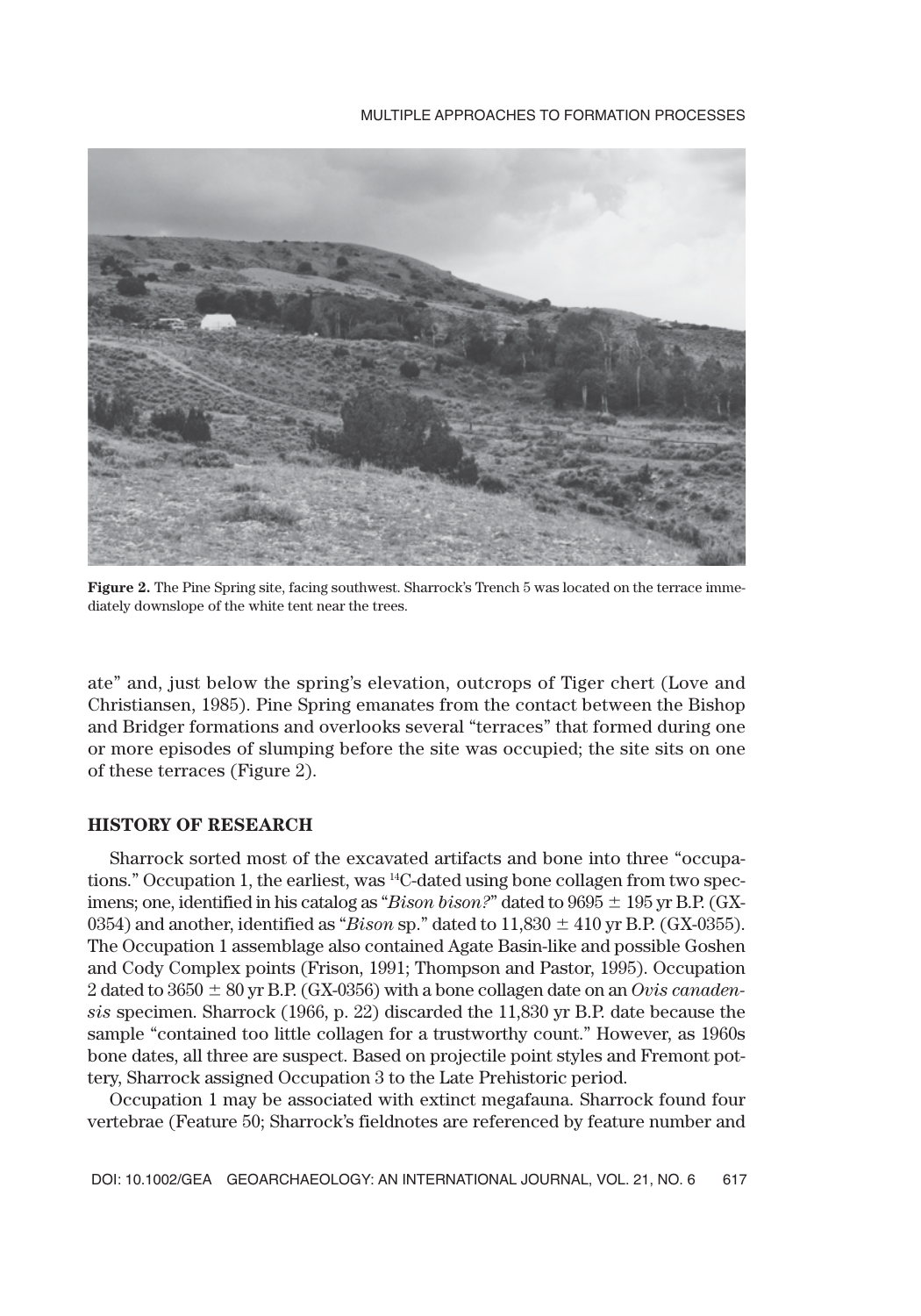page, e.g.,  $F50:3$ <sup>1</sup> lying in anatomical position, which he identified as bison; one vertebra was sacrificed to obtain the 9695 yr B.P. date. Sharrock (1966, p. 22) argued that this animal "was apparently imported after having been partially butchered. . . .a knife associated with the skeleton [45 cm away] was in correct position to have been in the lower thoracic or upper abdominal region of the beast." We re-identified these vertebrae as *Camelops* sp. and re-dated them to  $11,180 \pm 45$  yr B.P.<sup>2</sup> These vertebrae add to other megafaunal remains that Sharrock thought were associated with Occupation 1. Frison (1997) examined all the *Camelops* material from the site and cautiously suggested that spiral green bone breaks on one metapodial might be evidence of human use.

Future use of Sharrock's collection depends, in part, on whether the three occupations are genuine temporal/behavioral units. There is reason, however, to be skeptical.

Using standard techniques for the day, Sharrock's crew of one to six workers excavated five-foot-wide trenches primarily by shovel in 3- and 6-inch levels for a total of 79 days, removing some  $140 \text{ m}^3$  of deposit. Sharrock could not recall how extensively he used screens (personal communication, 1998), but a fieldworker we interviewed recalled that 1/4-inch screens were only used towards the end of the excavation, and not consistently. This suggests that the occupations were so distinct that rapid shovel excavation without the aid of screens could uncover them.

However, Sharrock first noted the three occupations on July 23, in Trench 5, halfway through the 1964 season, but also admitted that "... in some areas [the occupational surfaces] merge to the point that I'm not always sure I've separated them correctly. . . .The artifact layers are not quite that precise. They vary from 1 to 2 chips wide to approx. 6 in. in thickness" (F27:7). Sharrock recognized that some layers contained a variety of point types, or prehistoric and historic artifacts. The field notes frequently mention krotovina and problems in correlating levels between units (e.g., F32:2). Sharrock's mentor, Jesse Jennings, noted that the southernmost 90 feet of Trench 4 were "roiled" by sheetwash (F1:31). Nonetheless, Sharrock retroactively placed 80% of the excavated material into one of the three occupations.

In addition, Sharrock drew attention to the "remarkably consistent correlation of each of three site occupation levels with the three soil horizons," finding that in "over 80% of the excavated area, Occupation 1 . . . was completely within the C horizon, Occupation 2 completely within the B horizon, and Occupation 3 completely within the A horizon" (1966, p. 16–17). But Sharrock did not use soil horizons to define the occupations; in fact, he thought it fortuitous that the cultural stratigraphy paralleled the soil horizonation (1966, p. 17). Still, this is an all-too-comfortable correlation. The site's

<sup>1</sup> Sharrock used Jesse Jennings' feature system, in which all excavation units, regardless of their size, shape, or origin, were numbered consecutively as features. Thus, the site is F1; the first excavation unit is F2; a discernible stratum might be F3; a hearth in that stratum, F4; an unusual aggregation of bone, F5, and so on. These features are relabeled in the report (e.g., F27 is Trench 5).

<sup>2</sup> In a May 5, 1965 letter to Sharrock, Stanley Olsen identified these lumbar vertebrae as "large camel or *Symbos*." However, catalog notes indicate that Stephen Durrant, a small-mammal specialist in the University of Utah's Biology Department, also identified the remains. Apparently, his identifications were taken over those of Olsen. We showed the F50 remains to seven qualified individuals, six of whom were certain that they were not bison and probably camel. The remains compare very well with camel remains from the Casper site in Wyoming.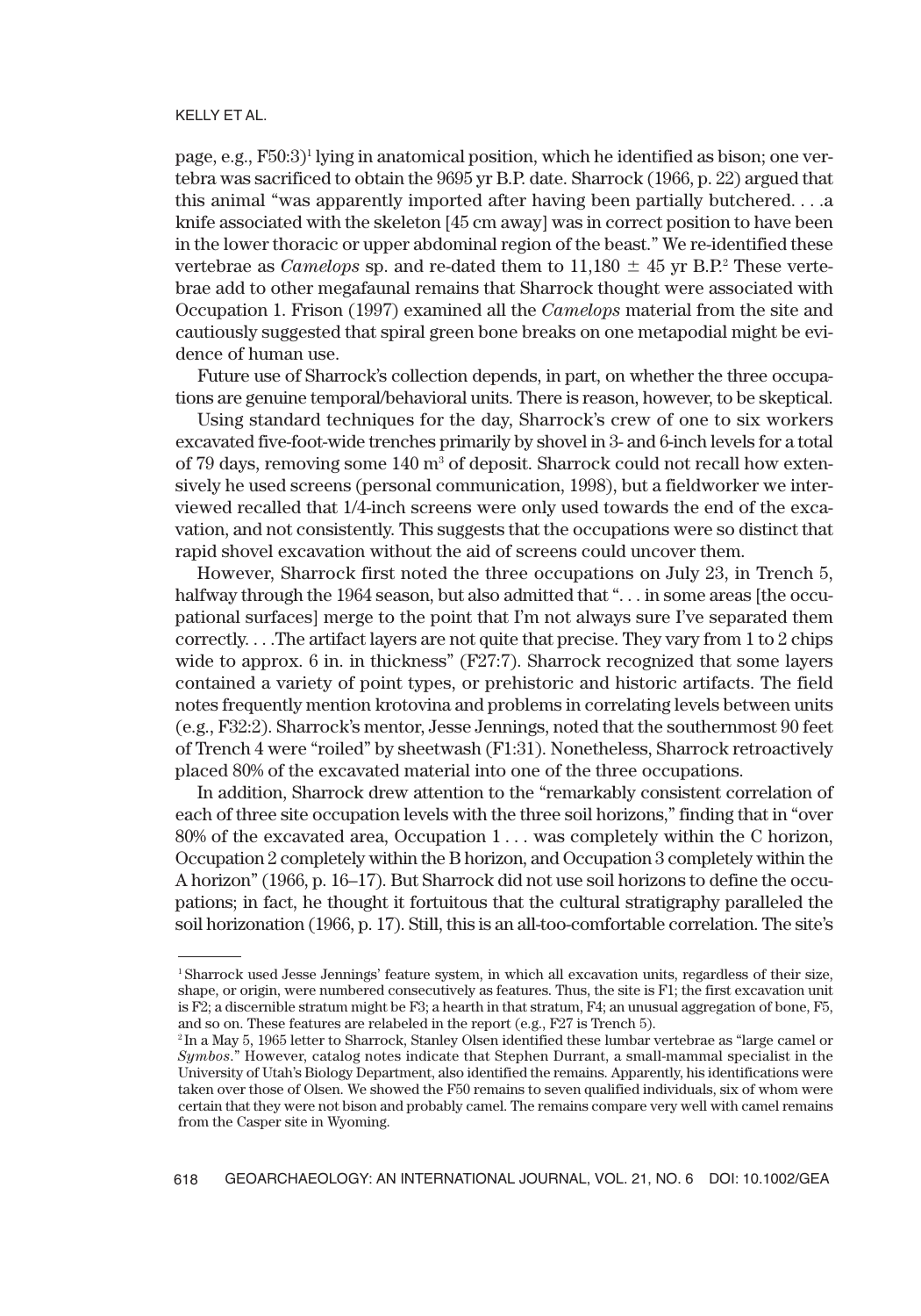

**Figure 3.** Map of the main excavation area showing some of the 1964 trenches and the University of Wyoming 1998 and 2000 excavation units and backhoe trenches; inset shows subsurface map of spring mound.

stratigraphy merits a reexamination: (a) given that the deposits range from a few centimeters to 1.5 m in thickness, containing artifacts suggesting an occupational range of some 10,000 years; (b) were excavated quickly, largely by shovel without screens, and (c) bear evidence of bioturbation and redeposition.

## **SITE STRATIGRAPHY**

Equipped with Sharrock's fieldnotes and photos, Kelly located the old excavation units with backhoe trenches in 1998. Locals stated that the excavations remained open until the BLM filled them with heavy equipment. In the interim, looters destroyed the profiles; the BLM then put a pipeline through the site in the 1970s. Although he located Trenches 4 and 5, Kelly did not find a single intact midden profile. With exploratory trenches, he located two areas of "intact" deposits, one to the east and one to the south of Sharrock's Trench 5. In 2000, we placed  $\rm{six}$  0.5  $\times$  0.5 m units (AA through FF) in the former area and three  $0.5 \times 0.5$  m units (GG, HH, and II) in the latter area (Figure 3).

The units were excavated in 5-cm levels following natural strata where possible; all items found *in situ* and larger than 3 cm in maximum dimension were piece plotted with a total station, and their orientation, inclination, length, side up, and presence of carbonates noted. Deposits were screened through 1/8-inch mesh, avoiding krotovinas; sediment weight was recorded to calculate artifact densities. Water screening on-site was not possible, but sediment samples were collected in nearly all levels and processed later.

Three major strata are evident at the site (Figure 4). Stratum I, the lowest and oldest, is a poorly sorted, loosely packed, pink to gray mottled, dark yellowish-brown, single-grained, gravelly sandy loam. It appears to be a slump or landslide deposit. The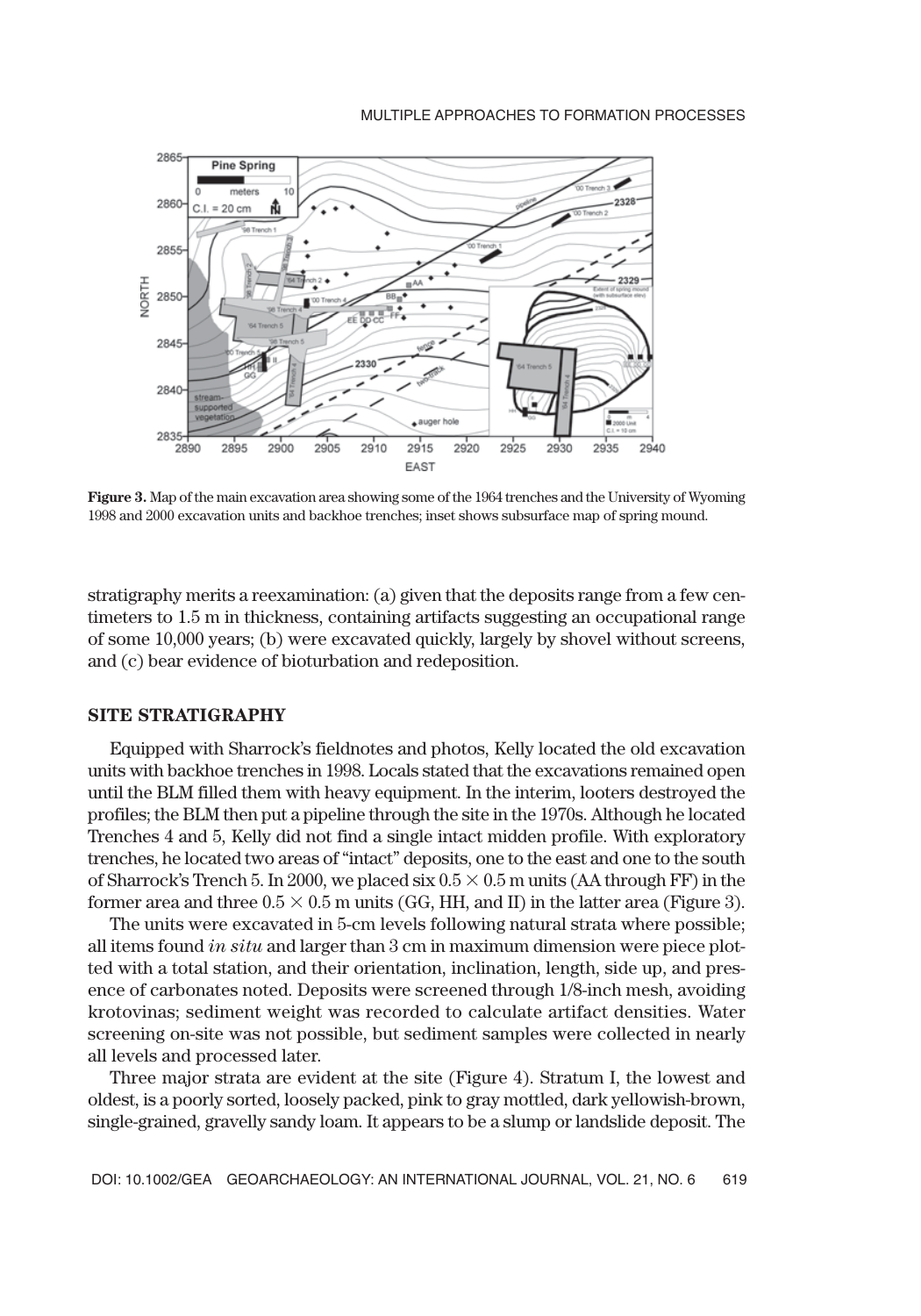

**Figure 4.** Stratigraphy of excavation units CC, DD, and EE, facing south (upslope), with radiocarbon dates; at bottom is a schematic diagram showing location of 2000 excavation units and Sharrock's Trench 5 relative to schematic site stratigraphy.

cobbles in this stratum are subangular to subrounded. No bedding was observed in it. Pedogenic features include gleying and *in situ* clay weathering, such as the dissolution of clay from bedrock clasts and the possible production of clay from primary minerals. Stratum I has reddish hues and textural characteristics identical to the Bishop conglomerate upslope of the site. To the west, near the perennial creek, the Bishop's reddish hues are modified to grays and rust colors (moist colors: 7.5YR 8/4, 10YR 5/1, 10YR 4/4), and the matrix is more clayey, probably the result of long-term groundwater through-flow that favored carbonate dissolution, resulting in the liberation of detrital clay from the carbonate rock. Stratum I is of an unknown thickness but may be on the order of tens of meters.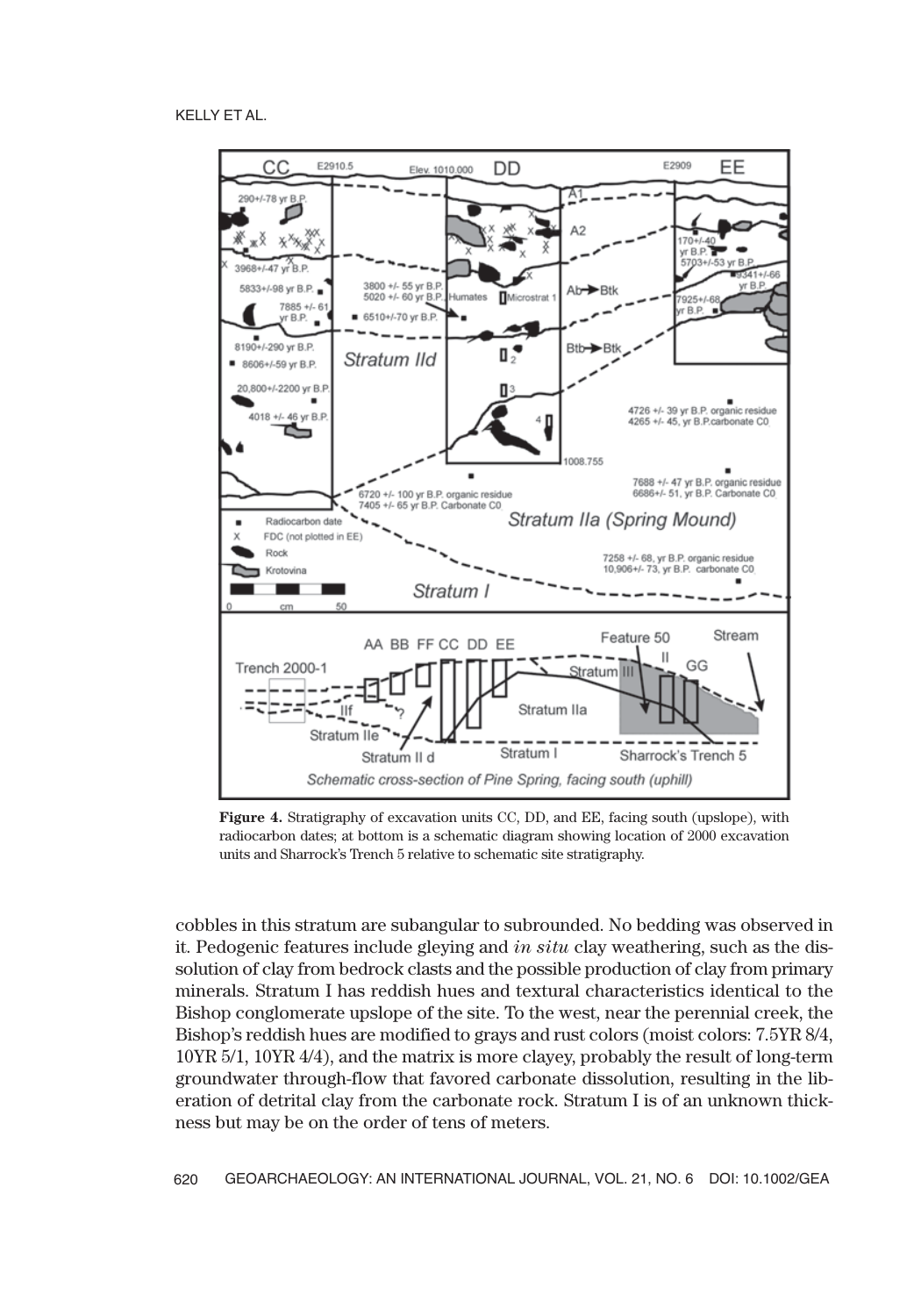Overlying Stratum I is Stratum II, a loosely to moderately packed, poorly sorted, light gray, massive, calcareous, trace to slightly pebbly clayey silt; in places, it contains tufa-infiltrated slope wash and/or evaporative phreatogenic carbonates. Stratum II is divided into several substrata.

Most of what Sharrock called F26 we label Stratum IIa. Sharrock believed F26 to be a dislocated block of Bridger clay (1966, p. 20; Eardley, 1966, pp. 198–199), but it is a spring-mound deposit. Spring mounds form where spring-supported plant material traps eolian sediment, often creating a round or doughnut-shaped mound with an outlet for the spring's flow. In the western United States, they tend to have high carbonate content from eolian input (Haynes, 1967), degassing of carbonate-saturated water, and from evaporation of carbonate-enriched waters. Stratum IIa has high carbonate content, is white to buff-colored (10Y/R 7/2), and has a "cottage-cheese" structure (the Bridger formation is almost entirely clay and has a smooth texture). From its exposure in our backhoe trenches, Sharrock's fieldnotes, and bucket augering, we determined the extent of the buried spring mound and revealed its somewhat round shape (Figure 3). The southern portion of Stratum IIa contains discrete pebble lines and buried lenses of organic matter and is not as impregnated by carbonates; pebble content is up to 10%. The northern half of the stratum shows a fining upwards sequence, with 5% pebbles at its base to less than 1% near its top. Surface soil formation is stronger over the northern portion of the unit. At its westernmost occurrence, near the stream, gleying (Btg and AB(t)→Bk; see Birkeland, 1999, for notation of polygenetic [overprinted or engulfed] soil horizons) and *in situ* clay weathering occur. In places, this stratum is broken down into substratum based on color and pebble content. Moist colors vary from the stratum's upper to lower portions: 10YR 7/2, 10YR 5/2,10YR 5/2, 10YR 3/2.

Further evidence that Stratum IIa is a spring mound comes from gastropods that Mead extracted from three sediment samples. Shells from the base of stratum IIa were too fragmented for identification, but *Pupilla* sp. and *Vallonia* sp. occur in a sample from the stratum's middle, and specimens from a sample near the stratum's top included *Catinella* sp., *Pupilla muscorum*, *Pupilla* sp., *Vertigo* cf. *modesta*, and Hydrobiidae (poorly preserved; however, they are consistent in shape with *Amnicola* sp. or *Fontelicella* sp.). All these taxa live in Wyoming today, and all except the hydrobiids are pulmonate snails that live under leaf litter or logs in moist to semiarid areas, such as Pine Spring's wooded microenvironment. The hydrobiids, however, are gillbreathers and indicate the presence of an open, perennial pond.

A thin section of Stratum IIa examined by Goldberg (sample 4; see below) revealed its massive, calcareous nature. The presence of root voids and phytoliths support an interpretation of a spring mound. Stratum IIa's abundant clay could have been deposited as slopewash or as an eolian deposit, caught by quiet water or by surrounding vegetation. Uncommon, however, are secondary pedofeatures, such as calcareous hypocoatings (Bullock et al., 1985); this is surprising in light of the supposedly evaporative nature of these deposits.

Stratum IId overlies IIa and in the area of units CC, DD, and EE, a distinctive surface soil (Argiboroll) is present (Figure 4). The sequence of soil horizons is: A1, A2, Ab→Btk, Btb→Btk, C. The A horizon (0–40 cm bs [below surface]) has a silt loam texture, and is the zone's most recent humus accumulation. Below the A is horizon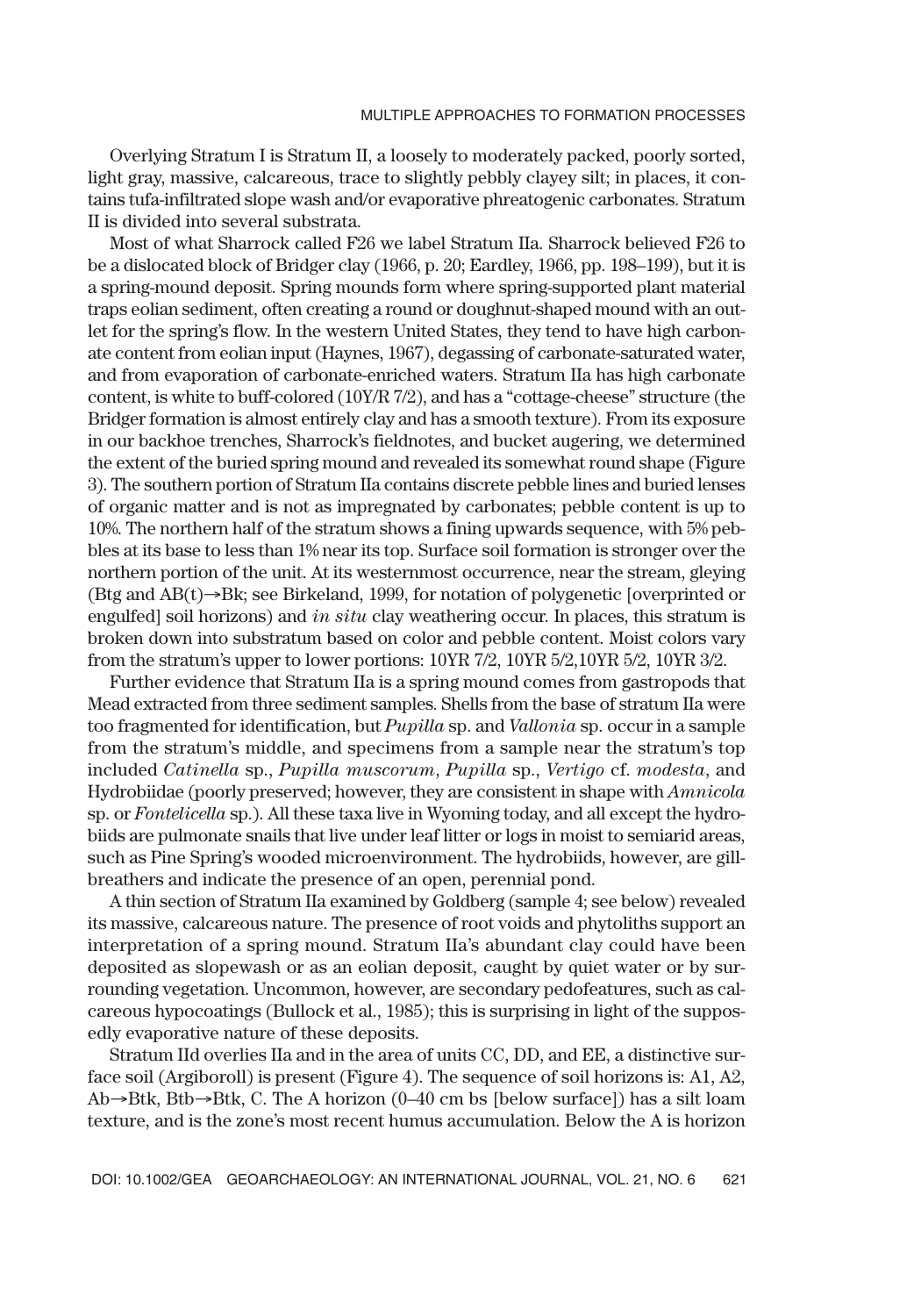Ab→Btk (40–70 cm bs), a zone of humus accumulation with a silty clay loam texture and clay illuviation. Analysis of three samples from this horizon (Davis, 1999) confirmed Paul Martin's earlier conclusion that pollen preservation at the site is very poor (personal communication to Sharrock, January 22, 1965).

The underlying Btb→Btk horizon (70–101 cm bs) is a silty clay loam with Stage I + calcium carbonate that is violently effervescent. These sediments are designated Stratum IId to differentiate them from Stratum III; relatively unmodified Stratum IIa underlies the Btb→Btk horizon in the area of units CC–EE and extends to Stratum I gravel (101–200 cm bs). Stratum IId continues to the east, where it is exposed in backhoe trenches 2000-1, -2, and -3 (Figures 3 and 5) and becomes progressively thinner as the land surface slopes up to the east.

Stratum IIe is also exposed in backhoe trenches 2000-1 (Figure 5), -2, and -3 and contains two gravel lenses, labeled IIb and IIc. Stratum IIe is less bedded than IIa and contains slopewash-redeposited Bridger Formation clays with inclusions of Bishop Conglomerate. It is less calcareous, and has fewer voids, suggesting less vegetation than in IIa. Eardley's and Sharrock's original interpretation, (i.e., slope-reworked Bridger Formation material) is accurate for this stratum. In the backhoe trenches and unit AA, Stratum IIe is overlain by Stratum IIf, a brown (7.5YR 5/4), massive, matrixsupported, pebbly to cobbly mud that suggests slope wash and minor debris flows.

A soil exhibiting strong, medium-sized prismatic structure is formed into the surface of IIe, and we believe this is the same buried soil exposed in units CC, DD, and EE (Ab→Btb and Btb→Bk horizons). We return to the relevance of this soil below.

Stratum III is the uppermost sediment covering Sharrock's Trench 5 area. It is poorly sorted, moderately packed, light gray mottled to very dark grayish-brown (moist colors: 10YR 7/2 to 10YR 3/2), massive, trace pebbly clayey silt. The texture and geologic associations suggest it is largely slopewash with some possible intermittent alluvial beds. It is turbated by rodent activity, excavation, and looting.

Excavation on the east side of the spring mound revealed two related differences from Sharrock's excavation. Sharrock found that Occupation 1 was "limited to the upper few inches of [the spring mound] soil" in Trench 5 (F34:1), but we recovered no archaeological material from stratum IIa on the mound's east side. In addition, units CC, DD, and EE revealed a thicker B horizon than that depicted in Sharrock's field profiles, photos, and notes.

We considered the possibility that the B horizon, containing some artifacts, had developed down into the eastern spring mound and hence masked the presence of artifacts in the mound's upper reaches. To test this idea, Goldberg examined thin sections  $(27 \times 46 \text{ mm})$  of four microstratigraphic samples (see Figure 4) from the Ab→Btk horizon, the upper and lower Btb→Btk horizons, and upper Stratum IIa of Unit DD using established procedures (Courty et al., 1989). The spring-mound sample revealed a calcareous clay, similar to a marl, consisting predominantly of clayey matrix with inclusions of silt-sized grains of quartz and feldspar  $(-1-3\%)$ ; sand-sized angular pieces of chert and rounded quartz (traces  $=$  tr.); and sand-sized angular pieces of sparitic calcite with quartz silt (tr.). The matrix is massive, but punctuated with numerous cracks, and rounded to elliptical vughs, vesicles, and chambers. Some of the latter three void types contain remnants of roots.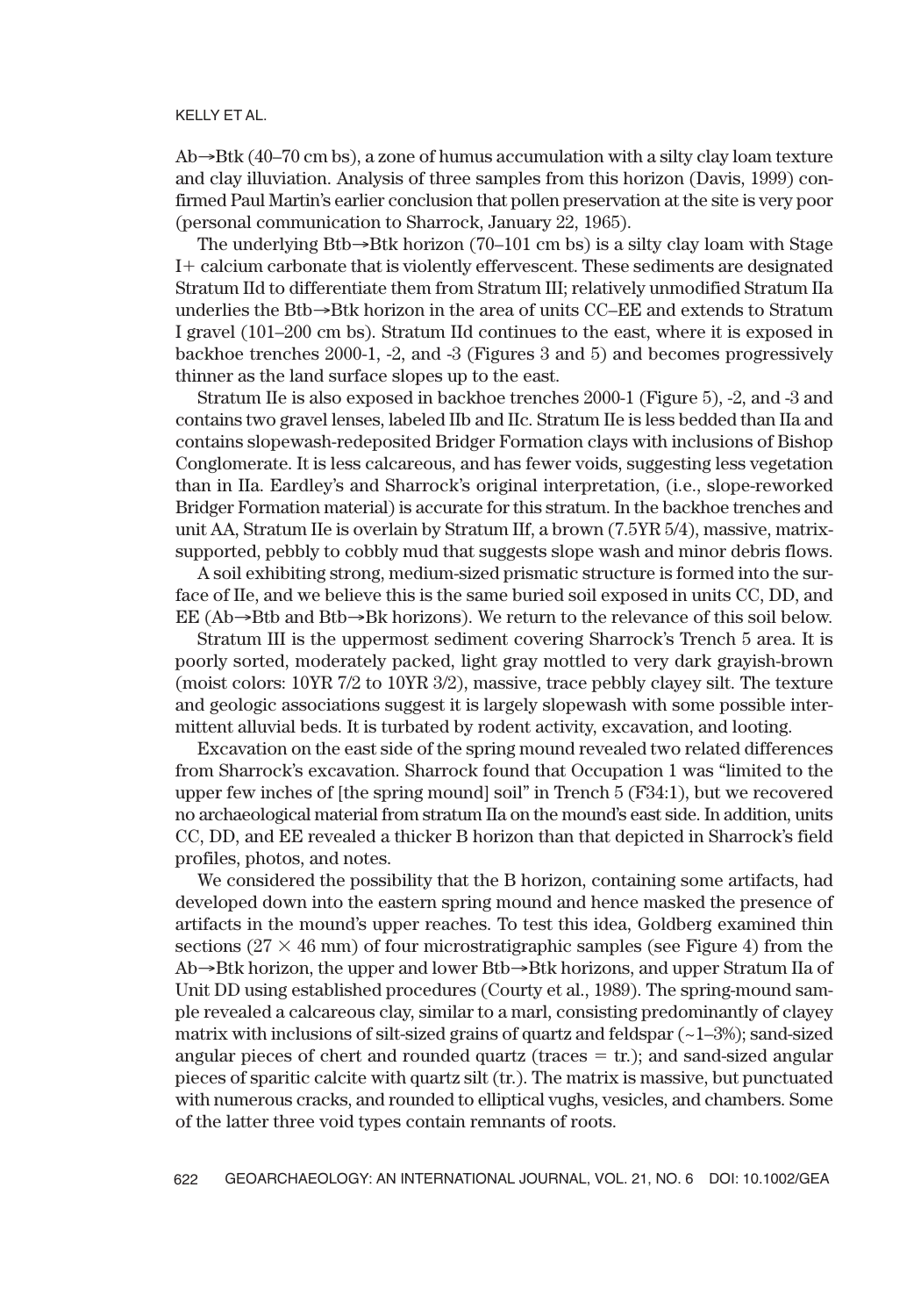

**Figure 5.** South (upslope) profile of backhoe trench 2000-1 (see location in Figures 3 and 4).

The samples from the Btb→Btk horizon, however, consist of generally noncalcareous sandy, silty clay, with inclusions of the underlying marl, as well as fresh granular-size grains of sparitic limestone, fine sandstone, tuffaceous sandstone, and partially etched grains of sparite. The sample is pale yellow to white, suggestive of iron depletion associated with gleying; individualized impregnations and some coatings of iron and manganese are localized throughout. Other secondary features include diffuse clay coatings and intercalations; these are not present as void coatings. Furthermore, to judge from what appear to be remains of much larger calcareous domains, much of the calcite within the matrix appears to be undergoing dissolution. The structure is angular blocky to prismatic, with intrapedal vesicles and irregular vughs.

This loamy material was possibly deposited through slopewash, and has been influenced by postdepositional translocation of clay, decalcification, and mobilization of iron and manganese. The sample is clearly from part of a soil horizon, as is reflected in the well-developed blocky structure. The presence of grains and irregular domains of the underlying calcareous marl may have been worked into this sediment by bioturbation or localized colluviation. In any case, the lithologic and pedogenic contrast of this sample with the underlying calcareous clay is clear, and two distinct types of sedimentation are definitely present.

These data indicate that the B horizon developed in sediments deposited on top of the spring mound rather than in the spring mound itself. The thicker B horizon on the east side of the spring mound does not explain why Sharrock found artifacts and bones in its upper reaches while we did not.

Possibly, Sharrock recovered artifacts because he excavated a much larger sample, but how abundant was archaeological material in the upper spring mound? In fact, Sharrock believed that F26 was sterile until he recovered F50, mentioned above, in Trench 5 with only 16 days left in the excavation (F27:18). But F50 contained only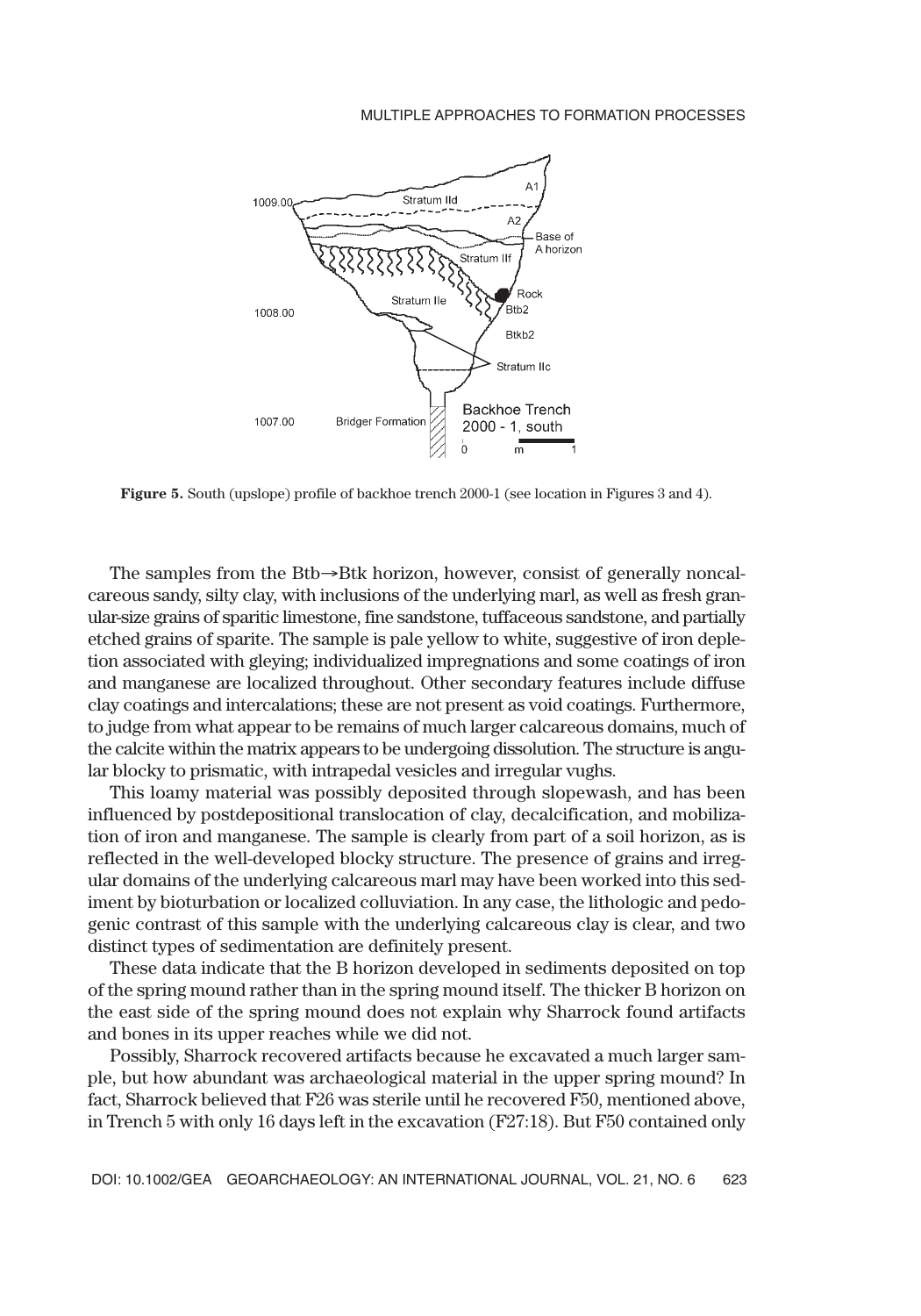| Catalog           | dab             |                                                    |                                 | Age                                       | Age calibrated (BC         |                                                      |
|-------------------|-----------------|----------------------------------------------------|---------------------------------|-------------------------------------------|----------------------------|------------------------------------------------------|
| number            | number          | Location                                           | Material                        | $({\mathbf{yr}\, \mathbf{B}.\mathbf{P}})$ | unless noted) 95% interval | Comments                                             |
| FS 845            | <b>SR-5893</b>  | DDD, 'occupation 1'<br>64 Trench 5, Unit           | Camel metapodial                | $50\,$<br>$11,260 =$                      | 11,550-11,050              | Frison (1991) suggests might<br>be humanly fractured |
| UW 013            | SR-5894         | 64 Trench 5, 'occupation 1'                        | <b>Bison</b> radius             | $10,510 = 50$                             | 10,950-10,150              |                                                      |
| <b>FS 777-84</b>  | SR-5895         | 64 Trench 5, Unit                                  | Ovis Canadensis,                | $3,980 + 80$                              | 2900-2200                  |                                                      |
|                   |                 | FF, 'occupation 1'                                 | long bone frag                  |                                           |                            |                                                      |
| UW010             | <b>SR-5896</b>  | 64 Trench 5, Unit BB,                              | Equus? Pelves                   | $11,530 + 50$                             | $11,900 - 11,200$          |                                                      |
|                   |                 | Feature 50 'occupation 1'                          |                                 |                                           |                            |                                                      |
| FS 736            | <b>SR-5897</b>  | Feature 50 'occupation 1'<br>64 Trench 5, Unit BB, | Canel? Vertebrae                | $11,180 \pm 45$                           | 11,472-11,033              |                                                      |
| SW101/1520        | AA41607         | Middle of spring mound,<br>below unit EE           | Soil, carbonate CO <sub>2</sub> | $6686 \pm 51$                             | 5669-5512                  |                                                      |
|                   |                 |                                                    | Soil, organic residue           | $7688 \pm 47$                             | 3594-6440                  |                                                      |
| <b>SW101/1518</b> | AA41608         | Top of spring mound,                               | Soil, carbonate CO,             | $4265 \pm 45$                             | 2935-2857,                 |                                                      |
|                   |                 | below Unit EE                                      |                                 |                                           | 2813-2696                  |                                                      |
|                   |                 |                                                    | Soil, organic residue           | $4726 + 39$                               | 3635-3376                  | $\delta^{13}C = -13.4$ , possible carbonate          |
|                   |                 |                                                    |                                 |                                           |                            | contamination                                        |
| SW101/1519        | AA41609         | Bottom of spring mound,                            | Soil, Carbonate CO <sub>2</sub> | $10,906 + 74$                             | 11,192-10,867              |                                                      |
|                   |                 | below Unit EE                                      | Soil, organic residue           | $7258 \pm 68$                             | 6231-5992                  |                                                      |
| 12PS98 (Haynes)   | AA30464         | Near top of spring mound,<br>below Unit DD         | Soil, carbonate CO <sub>2</sub> | $7465 \pm 65$                             | 6441-6216                  | Sample taken by V. Haynes, 1998                      |
|                   | AA30463         |                                                    | Soil, organic residue           | $6720 \pm 100$                            | 5788-5478                  |                                                      |
| 14PS98 (Haynes)   | AA30461         | Near base of A horizon,                            | Carbon, organic                 | $3800\,\pm\,55$                           | 2407-2125                  | Sample taken by V. Haynes, 1998                      |
|                   |                 | Unit DD                                            | residue                         |                                           |                            |                                                      |
|                   | AA30462         |                                                    | Humates of                      | $5020 \pm 60$                             | 3958-3697                  |                                                      |
|                   |                 |                                                    | soil enveloping                 |                                           |                            |                                                      |
| SW101/450         | 583<br>Beta-122 | Top of spring mound, unit<br>N2842 E2898           | Carbon                          | $10,110 = 60$                             | 10,164-9388                | From 1998 excavation                                 |
| 9PS98 (Haynes)    | 584<br>Beta-122 | Near base of A horizon,<br>bet. units CC and DD    | Carbon                          | $6510 = 70$                               | 5560-5338                  | Sample taken by V. Haynes, 1998                      |
| SW101/1340        | AA41610         | EE, Base of B horizon, on                          | Carbon                          | $7925 = 59$                               | 7039-6652                  | 8 <sup>13</sup> C is -11.1, possible carbonate       |
|                   |                 | top of spring mound                                |                                 |                                           |                            | contamination; sample not re-run                     |
| SW101/847         | <b>AA41628</b>  | EE, top of B horizon                               | Carbon                          | $9341 \pm 66$                             | 8751-8379                  |                                                      |
| SW101/1335        | AA41629         | EE, middle of A horizon                            | Carbon                          | $5703 + 53$                               | 4691-4448                  |                                                      |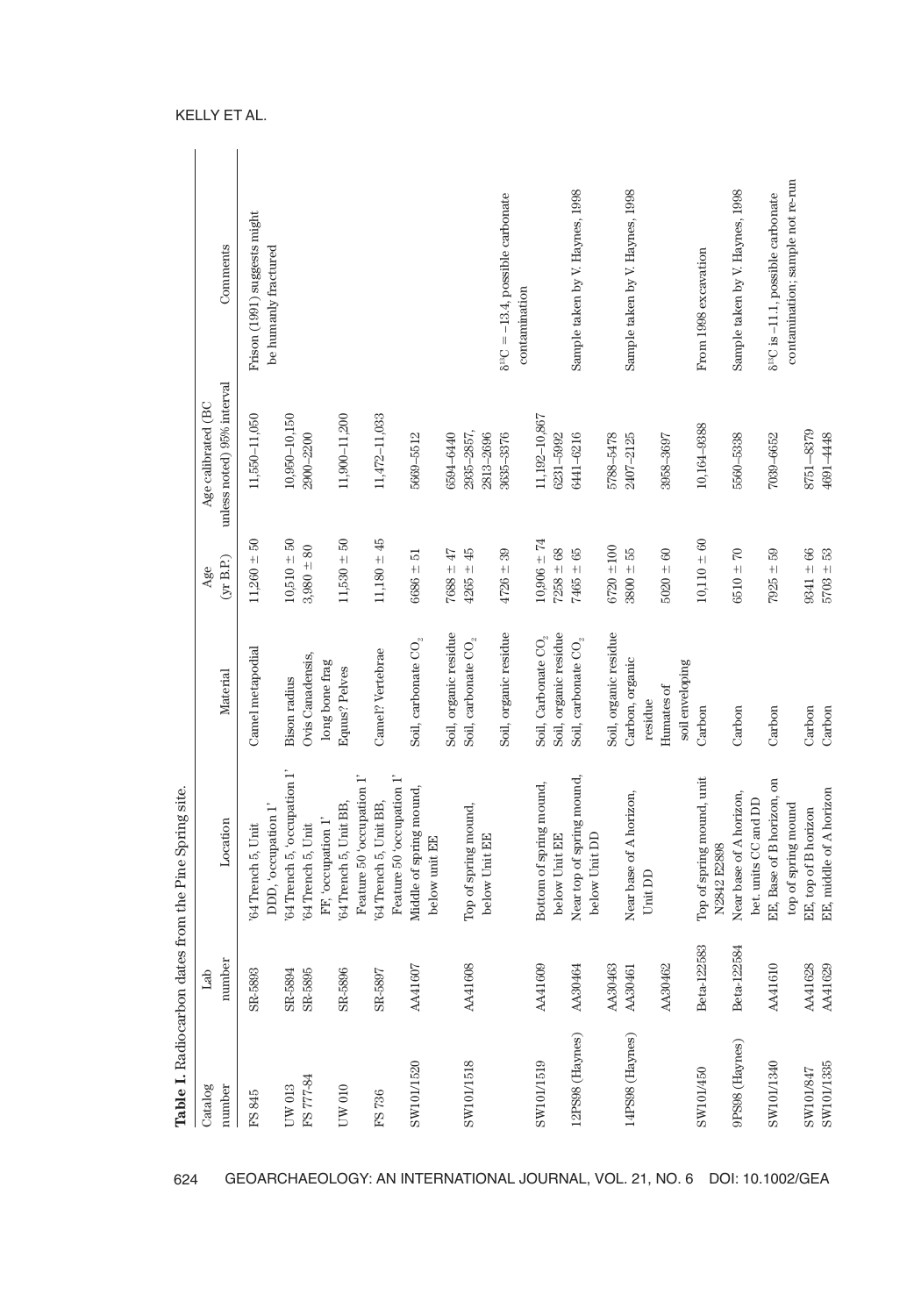| SW101/809         | AA41630        | EE, A1/A2 contact            | Carbon          | $170 \pm 40$     | A.D. 1656-1950 |                                                                                                                                                                                     |
|-------------------|----------------|------------------------------|-----------------|------------------|----------------|-------------------------------------------------------------------------------------------------------------------------------------------------------------------------------------|
| SW101/1940        | AA41612        | CC, lowest date in unit,     | Carbon          | $4140 \pm 110$   | 9223-8450      | Large standard deviation                                                                                                                                                            |
|                   |                | near krotovina               |                 |                  |                | encouraged re-run of sample                                                                                                                                                         |
|                   |                |                              |                 | $9480 \pm 140$   | 2671-2455      | 8 <sup>13</sup> C is -20.6, possible carbonate                                                                                                                                      |
|                   |                |                              |                 |                  |                | contamination; very small sample, .16 mg                                                                                                                                            |
|                   |                |                              |                 | $4018 \pm 46$    | 2925-2455      | SW101/1940 after removal of carbonates                                                                                                                                              |
| SW101/1935        | AA41617        | CC, in B horizon             | Carbon          | $15,290 \pm 160$ | 16,989-15,697  | 8 <sup>13</sup> C is -4.8, possible carbonate                                                                                                                                       |
|                   |                |                              |                 |                  |                | contamination                                                                                                                                                                       |
| SW101/1935        | AA41617        | CC, in B horizon             | Carbon          | $20,800 = 2200$  |                | Re-run with carbonates removed,                                                                                                                                                     |
|                   |                |                              |                 |                  |                | $\delta^{13}C = -23.3$                                                                                                                                                              |
| SW101/1921        | AA41613        | CC, near top of B horizon    | Carbon          | $8606 \pm 59$    | 7789-7535      |                                                                                                                                                                                     |
| SW1011420         | AA41614        | CC, near top of B horizon    | Carbon          | $8190 \pm 290$   | 7801-6455      | Very small sample, .07 mg                                                                                                                                                           |
| <b>SW101/1383</b> | AA41616        | CC, near bottom of A horizon | Carbon          | $10,422 = 82$    | 10,743-9998    | 8 <sup>13</sup> C is -13, possible carbonate                                                                                                                                        |
|                   |                |                              |                 |                  |                | contamination                                                                                                                                                                       |
|                   |                |                              |                 | $7885 + 61$      | 7036-6636      | SW101/1383 after removal of carbonates                                                                                                                                              |
| SW101/2004        | <b>AA41618</b> | CC, near bottom of A horizon | Carbon          | $5833 \pm 98$    | 4859-4459      |                                                                                                                                                                                     |
| SW101/2002        | AA41627        | CC, middle of A horizon      | Carbon          | $3968 \pm 47$    | 2581-2331      |                                                                                                                                                                                     |
| SW101/2001        | AA41615        | CC, near top of A horizon    | Carbon          | $290 \pm 78$     | A.D. 1439-1812 |                                                                                                                                                                                     |
| SW101/1966        | AA41611        | HH, contact bet. Midden      | Carbon          | $10,190 = 73$    | 10,387-9602    |                                                                                                                                                                                     |
|                   |                | and spring mound             |                 |                  |                |                                                                                                                                                                                     |
| SW101/1953        | AA41620        | HH, near bottom of B horizon | Carbon          | $625 \pm 31$     | A.D. 1297-1398 |                                                                                                                                                                                     |
| <b>SW101/1819</b> | AA41625        | HH, middle of B horizon      | Carbon          | $408 \pm 34$     | A.D. 1430-1625 |                                                                                                                                                                                     |
| SW101/1768        | AA41619        | HH, middle of A horizon      | Carbon          | $1288 \pm 40$    | A.D. 657-818   |                                                                                                                                                                                     |
|                   |                |                              |                 | $1305 \pm 43$    | A.D. 647-783   |                                                                                                                                                                                     |
| SW101/1595        | AA41624        | HH, in A1 horizon            | Carbon          | $684 \pm 44$     | A.D. 1265-1395 |                                                                                                                                                                                     |
| SW101/1552        | AA41622        | HH, top of A horizon         | Carbon          | $177 \pm 34$     | A.D. 1655-1949 |                                                                                                                                                                                     |
| SW101/1550        | AA41621        | HH, near top of unit         | Carbon          | $617 \pm 35$     | A.D. 1299-1399 |                                                                                                                                                                                     |
| FS752             | AA41625        | Sharrock's Feature 52        | Carbon          | $2887 = 66$      | 1264-900       |                                                                                                                                                                                     |
|                   |                | (hearth), 'occupation 2'     |                 |                  |                |                                                                                                                                                                                     |
| FS576             | AA41626        | Sharrock's Feature 29        | Carbon          | $2528 \pm 43$    | $801 - 513$    |                                                                                                                                                                                     |
|                   |                | (hearth), 'occupation 2'     |                 |                  |                |                                                                                                                                                                                     |
| SW101/1526        | AA4163         | 2000 Trench 5, in top of     | Carbon          | $1294 \pm 41$    | A.D. 655-813   |                                                                                                                                                                                     |
|                   |                | spring mound                 |                 |                  |                |                                                                                                                                                                                     |
| SW101/1530        | AA41632        | 2000 Trench 5, in top of     | Carbon          | $2007 + 57$      | 162-A.D. 87    |                                                                                                                                                                                     |
|                   |                | spring mound                 |                 |                  |                |                                                                                                                                                                                     |
| <b>SW101/1698</b> | Beta 190120    | II, level 7                  | Bone (vertebra) | $1180 \pm 40$    | A.D. 770-70    | Bighorn sheep, $\delta^{19}C = -18.0$                                                                                                                                               |
|                   |                |                              |                 |                  |                | Note. SR = Stafford Research labs, $AA =$ University of Arizona, Beta = Beta Analytic. Dates were calibrated using Calib 4.0. (Available at http://radiocarbon.pa.qub.ac.uk/calib). |

DOI: 10.1002/GEA GEOARCHAEOLOGY: AN INTERNATIONAL JOURNAL, VOL. 21, NO. 6 625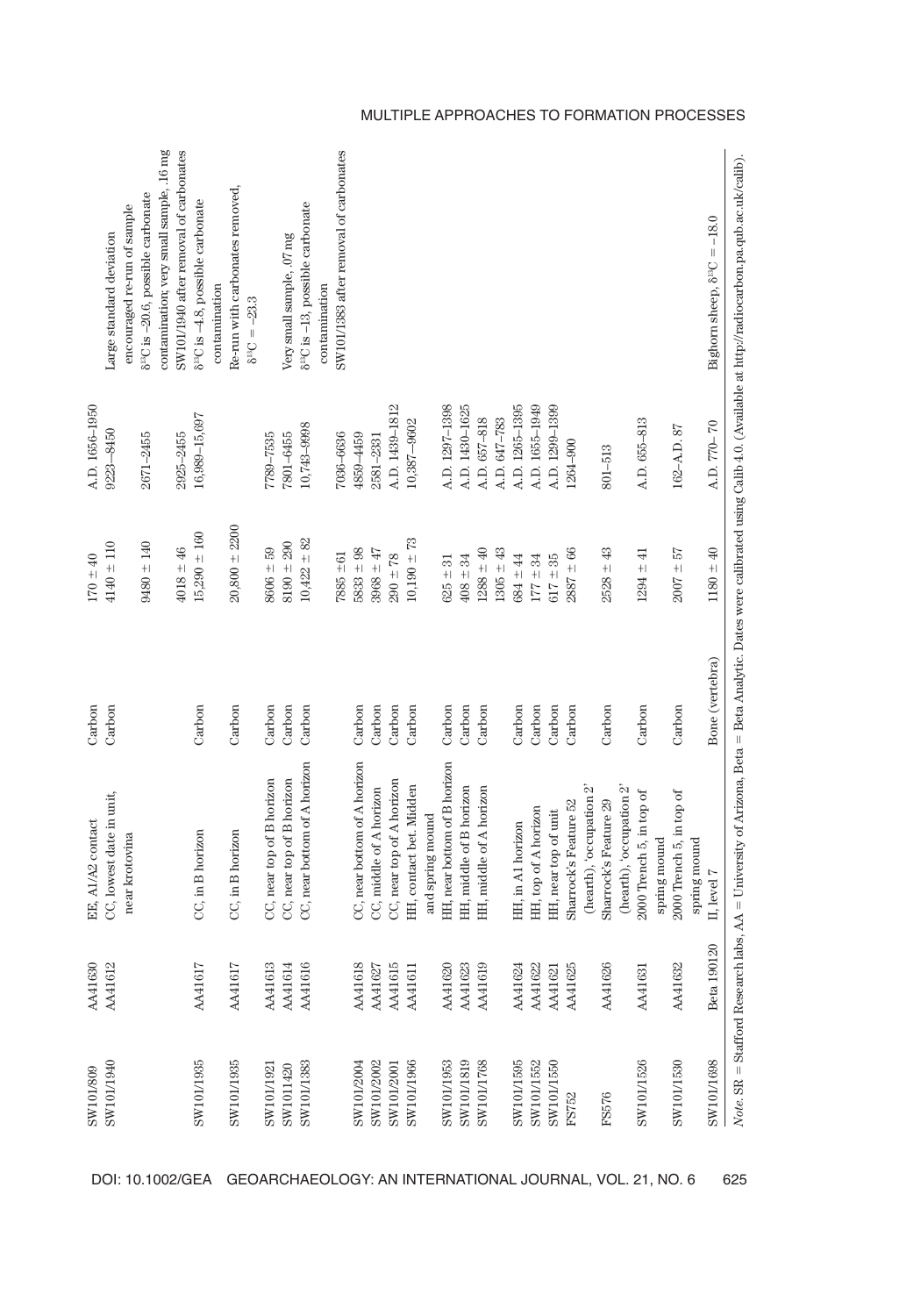one artifact, and only two other projectile points were found in F26 (F34:2). We recovered only a few flakes from the upper portion of the spring mound in Unit II and suspect that all artifacts in the spring mound were bioturbated downward.

## **Radiocarbon Dates**

Forty-six new radiocarbon dates were obtained on 37 samples (Table I). Two dates were obtained on each of four samples of spring-mound deposits, one on each sample's carbonate CO<sub>2</sub>, and a second on each sample's organic residue. These dates suggest that the lower spring mound is Early Holocene in age (Figure 4). But these dates are difficult to interpret because the lower Stratum IIa sample and one of the middle samples have carbonate CO<sub>2</sub> ages that are *older* than the organic residue ages, while the other middle Stratum IIa sample and the upper sample have carbonate ages that are *younger* than the organic residue ages. The fact that the carbonate CO<sub>2</sub> ages generally fall outside the two-sigma range of their corresponding organic residue ages suggests that some ionic exchange may have occurred between the sediment carbonates and groundwater in the lower deposits, and between the sediments and vadose water in the upper sediments.

In addition, we dated several bone specimens collected by Sharrock, including one of the *Camelops* vertebrae from F50 and one of two *Equus* innominates, found a meter east of F50.3 Sharrock recovered the vertebrae in anatomical position. Their "up" sides (reconstructed from Sharrock's photos) were all equally weathered. Apparently, the vertebrae were deposited as an anatomical unit, when the remains were held together by tissue. Likewise, the innominates were found lying one on top of another, also suggesting deposition as an anatomical unit. Thus, both sets of remains were deposited on what was the surface of the spring mound and then partially buried. After their exposed portions weathered, they were completely buried. One of the remaining *Camelops* vertebrae dated to  $11,180 \pm 45$  yr B.P. and one *Equus* innominate to  $11,530 \pm 50$  yr B.P. These remains were found about 15 cm from the surface of the spring mound; thus, the mound was forming sometime before 11,500 yr B.P. Two pieces of charcoal found near the spring mound's surface near Units II and HH on the mound's southwestern edge yielded ages of  $1294 \pm 41$  yr B.P. and  $2007 \pm 57$  yr B.P. However, these were the only carbon samples observed in Stratum IIa; they could be roots that penetrated the mound after its burial, or translocated charcoal from the overlying midden. Two charcoal dates of  $10,110 \pm 60$  yr B.P. and  $10,190 \pm 73$  yr B.P. were obtained from immediately above the spring mound in Units GG and HH (Figure 6), and early Holocene sediments overlie the spring mound on

<sup>&</sup>lt;sup>3</sup>The horse innominates are the only uncataloged specimens; they are, however, mentioned in a letter from Stanley Olsen to Sharrock (see footnote 2), who suggested that they compare well with the modern horse, although they are small; other faunal analysts who have seen the remains or photos concur. Additionally, these remains are not discussed in the F50 field notes, unless they are the bones referred to by an excavator who admitted not knowing what anatomical portion they were. These remains all appear in Sharrock's (1966) Figure 17 [and a closer unpublished photo left Kelly with no doubt as to which specimens they are], and are identified as bison. We tentatively identify them as horse and associate them with F50.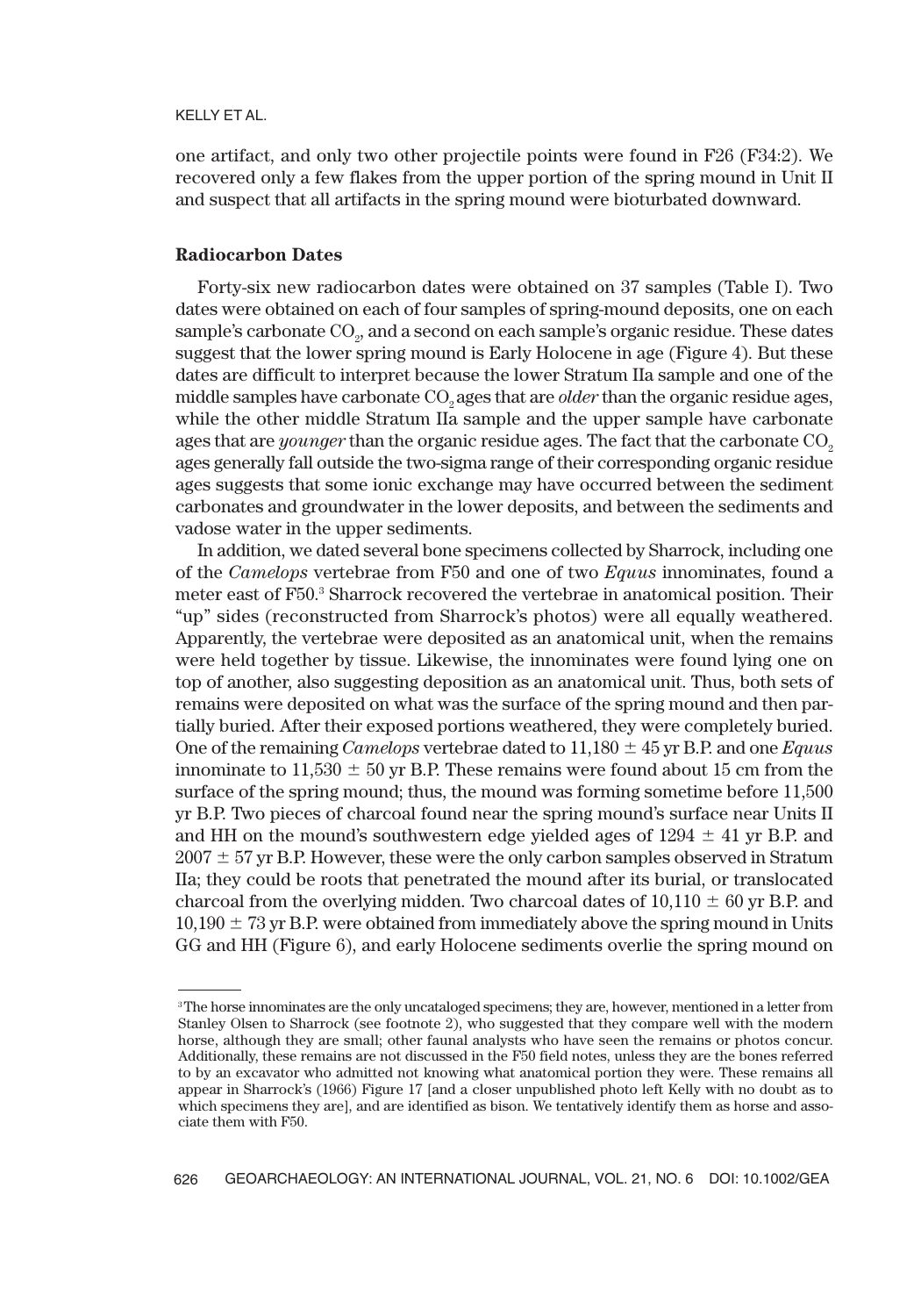

**Figure 6.** Western profile of Units GG and HH, with radiocarbon dates.

its east side (Figure 4). We conclude that the spring mound is primarily late Pleistocene in age, and ceased forming at the end of the Younger Dryas, circa 10,200 yr B.P. The single physical "association" between artifacts and extinct fauna (F50) on the mound's west side probably resulted from bioturbation (enhanced by the somewhat moister deposits of the spring mound's west side).

However, the radiocarbon dates pose some additional issues. A  $20,800 \pm 2200 \,\mathrm{yr}$ B.P. date from Unit CC (Figure 4) is considerably older than the postulated age of the spring mound's surface. This sample initially dated to  $15,290 \pm 160$  yr B.P. but was re-run because the  $\delta^{13}C$  value suggested that the lab had not removed all carbonates. Several other dates were re-run due to their  $\delta^{13}$ C values; in these cases the second date was younger, as expected. The 20,800 yr B.P. date was obtained on a small sample, but at present, we cannot account for it or its large error.

Beneath this date lies another,  $4018 \pm 46$  yr B.P., which is considerably younger than those above it. Initially, this sample yielded an age of  $4140 \pm 110$  yr B.P. The large standard deviation encouraged the lab to re-run it; this yielded a date of  $9480 \pm 140$ yr B.P., but with a high  $\delta^{13}C$  value. Re-running it a third time gave an age of 4018 yr B.P. We assume that the charcoal was intrusive, although it lay just outside a krotovina.

The other dates from this profile (Figure 4) form an expected progression. However, there appears to be a hiatus between 5703 and 170 yr B.P. in unit EE and between 3968 and 290 yr B.P. in unit CC. Likewise, the dates from units HH and GG are all young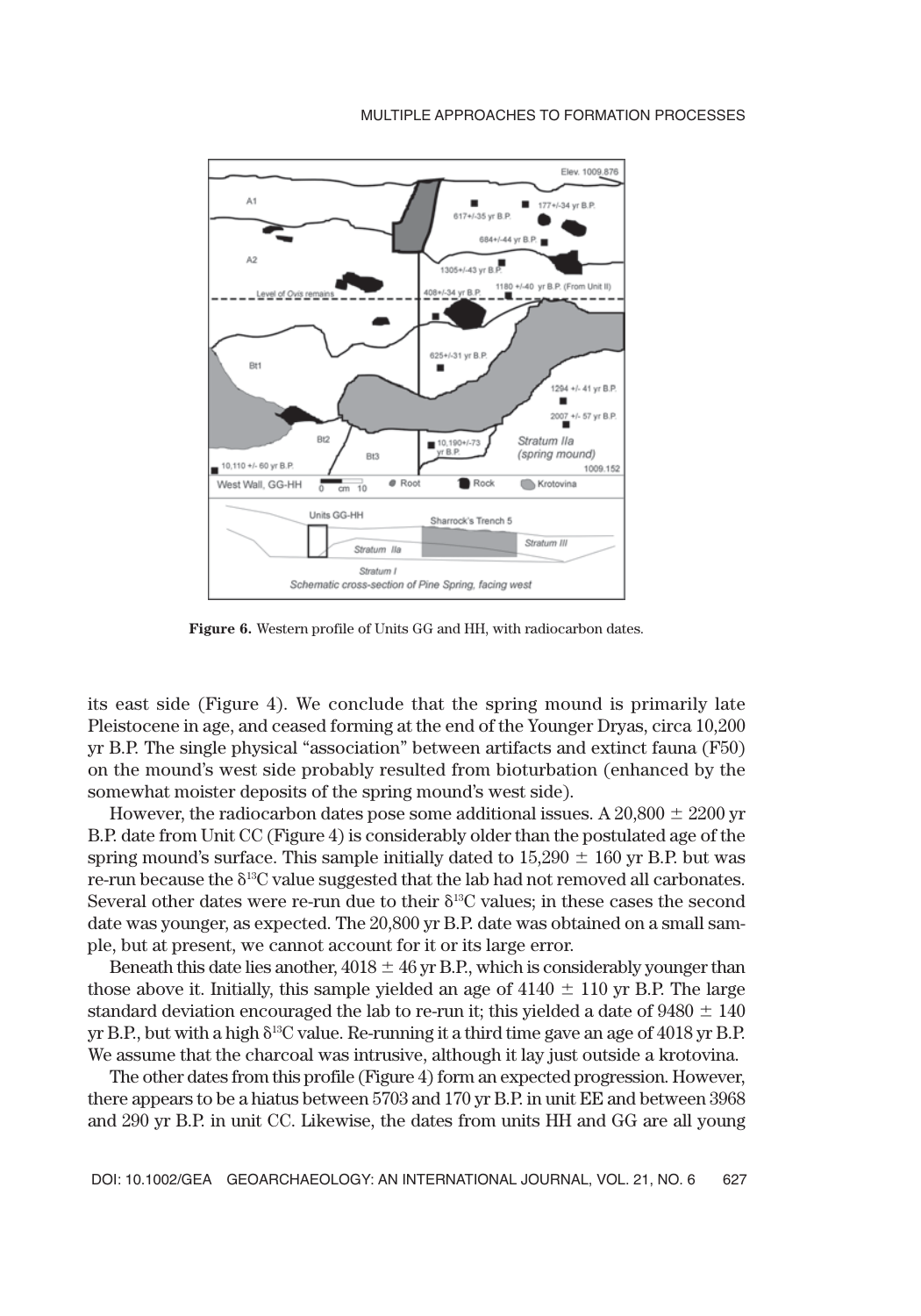

**Figure 7.** (a) Flake densities by 5-cm excavation level, Units CC, DD, and GG. (b) Backplot of flakes with carbonates indicated for Unit II.

(Figure 6), less than 1400 yr B.P., with the exception of the two terminal Pleistocene dates on the surface of the spring mound. In addition, one date of  $1180 \pm 40$  yr B.P. was obtained on an *Ovis* vertebrae from nearby Unit II. Well-preserved *Ovis* remains appear the same distance below the surface in the adjacent units of GG and HH, and thus provide something of marker bed across these units. If so, then the 1305 yr B.P. date above them is slightly out of place, as well as the 625 yr B.P. date that lies below them.

## **DO THREE OCCUPATION LEVELS EXIST?**

Sharrock distinguished the three occupations as horizontally continuous and vertically distinct layers of debitage. Using these criteria, however, we are unable to confirm his findings. Figure 7a shows three representative examples. In unit CC, there are three weak peaks in debitage density, but BB, EE, FF, GG, and II had only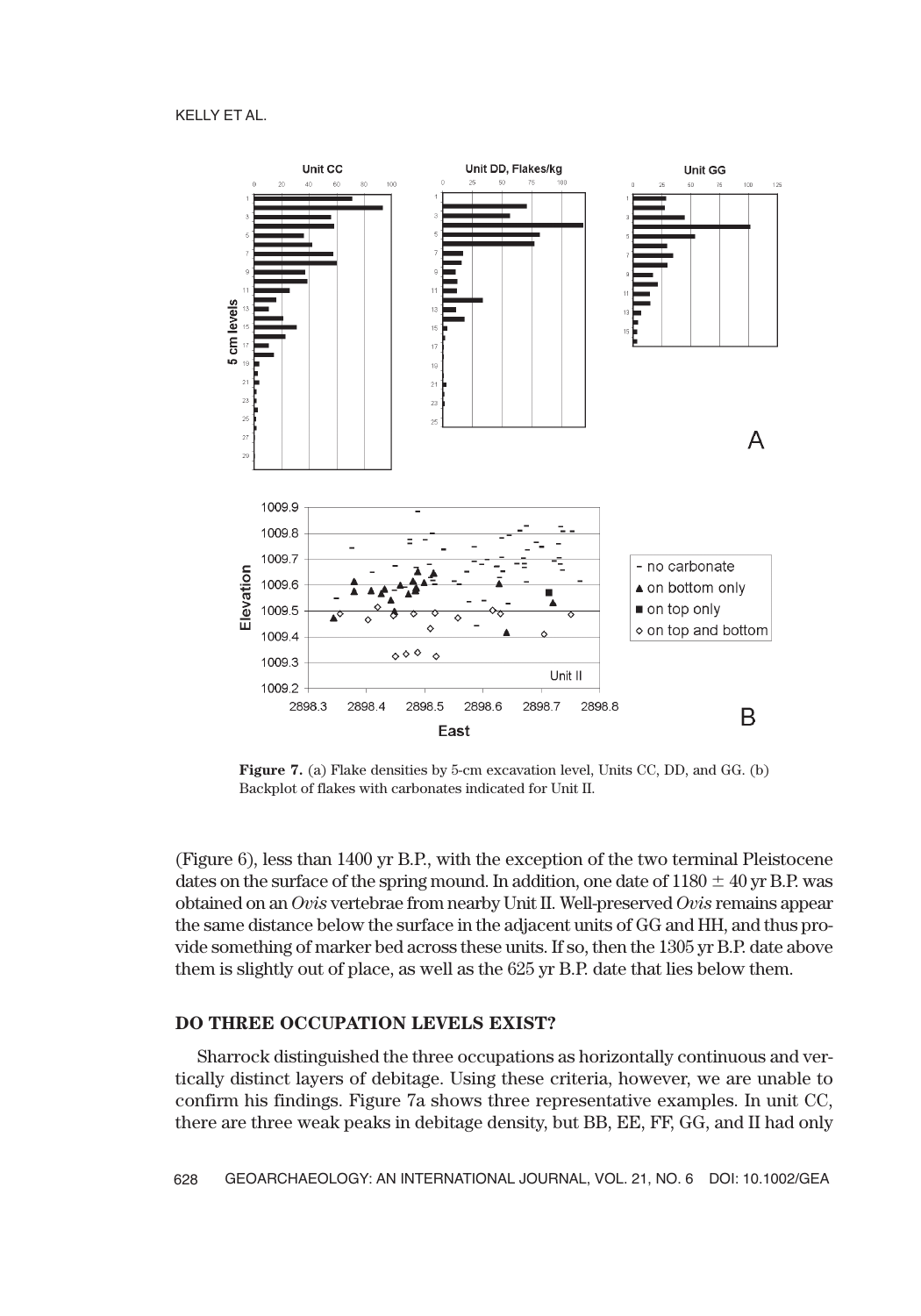one peak, within 20–30 cm of the surface; AA, DD, and HH have only two peaks (note that DD and FF lie only 0.5 m from CC).

However, because Sharrock excavated primarily by shovel without screening, if there were systematic differences in flake sizes between excavation levels, then an excavator might have more readily recognized a level with large flakes and labeled that level an "occupation." However, we found no significant differences in mean flake size between arbitrary levels (Moss, 2004), and backplots of piece-plotted items (all of which are  $> 3$  cm in length) mirror each unit's density graph.

Other data suggest that Sharrock's "occupations" are mixed assemblages. We found that virtually all carbonate-coated fauna in Sharrock's Occupation 1 faunal material were those of large (bison-sized) animals; remains without such a heavy coating were those of *Ovis*. This suggests that the remains of large fauna have lain in the ground longer than those of the bighorn sheep. As we noted, *Camelops*, *Bison*, and *Equus* remains from Occupation 1 yielded dates in excess of 10,000 yr B.P. One *Ovis* specimen, however, dated to  $3980 \pm 80$  yr B.P. We assume that Sharoock's Occupation 1 lithic assemblage is as mixed as the faunal material.

Sharrock's Occupation 2 collections also contain a range of dates. The *Ovis* specimens are close to 4000 14C years old, but Occupation 2 also contained two hearths, F29 and F52, that we dated to  $2528 \pm 43$  yr B.P. and  $2887 \pm 66$  yr B.P., respectively. Sharrock's Occupation 2, therefore, spans at least 1500 14C years.

## **PINE SPRING'S STRATIGRAPHY RECONSIDERED**

Casting doubt on Sharrock's conclusions, however, does not necessarily mean that the Pine Spring stratigraphy is hopeless, for "it is not just a question of whether a site is *in situ* or not, but rather the nature and extent of the disturbances" (Dibble et al., 1997, p. 647). Postdepositional processes affect even "intact" deposits. The radiocarbon dates suggest that Pine Spring's deposits are not so badly disturbed that the law of superposition is not in effect. We checked this using several lines of evidence.

## **Carbonates**

When items were piece-plotted, we recorded whether carbonates adhered to a flake's "up" and/or "down" side. Terrestrial carbonates form in two major ways (Rapp and Hill, 1998, p. 81). In arid environments, *in situ* weathering and eolian dust provide carbonate that is dissolved and leached downward to the average depth of soil moisture. Carbonates are then deposited mainly on the bottom of clasts as the sediment dries. Alternatively, carbonate-bearing spring waters can infiltrate sediments and deposit carbonate on all sides of clasts. In the first way, carbonates are carried in atmospheric water, in the second, by groundwater. The  $\delta^{18}$ O content of carbonate samples should, therefore, reflect the source of the carbonates (Kelly, 1989). Older groundwater should have more negative values, whereas recent waters should have less negative values. As controls, we sampled the modern spring, summer rainwater, and winter snow. These yielded expected values (Table II).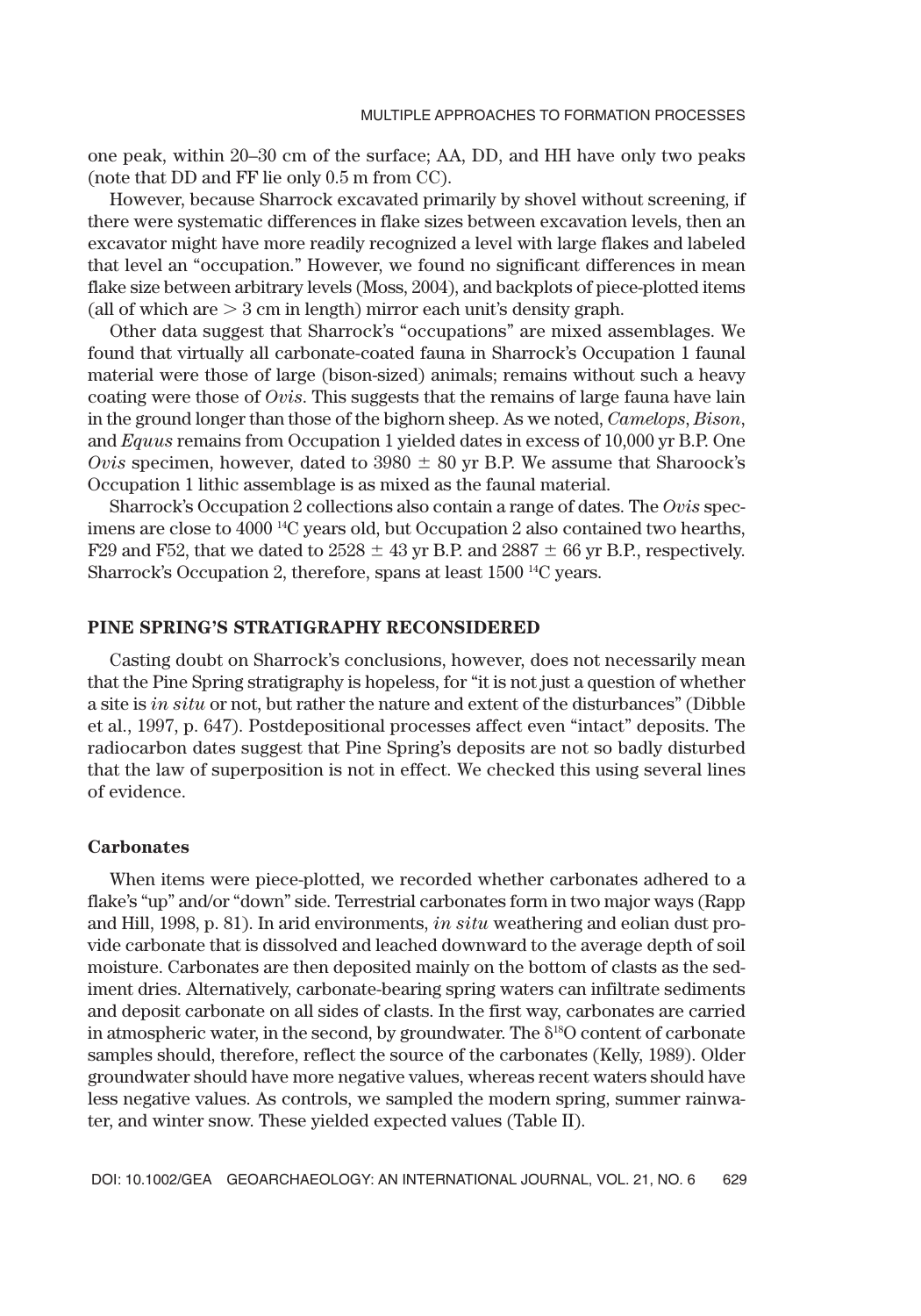| Catalog<br>number | Sample                                         | Material      | Up/Down | $^{18}O$  | Comments          |
|-------------------|------------------------------------------------|---------------|---------|-----------|-------------------|
|                   |                                                |               |         |           |                   |
|                   | Snow, 1999                                     |               |         | $-26.780$ | Corrected values, |
|                   |                                                |               |         |           | 3 run average     |
|                   | Spring water, summer 1999                      |               |         | $-23.260$ | Corrected values, |
|                   |                                                |               |         |           | 3 run average     |
|                   | Snow, 1999                                     |               |         | $-22.600$ | Corrected values, |
|                   |                                                |               |         |           | 3 run average     |
|                   | Spring water, July 2000                        |               |         | $-18.980$ | Corrected values, |
|                   |                                                |               |         |           | 3 run average     |
| 2166              | II, level $13$                                 | Flake         | D       | $-16.840$ | Average of 2 runs |
| 1515              | GG, level 15                                   | Flake         | D       | $-16.709$ | Corrected values  |
| 1892              | GG, level 12                                   | Flake         | D       | $-16.563$ | Average of 2 runs |
| 1516              | GG, level 15                                   | Flake         | D       | $-16.434$ | Corrected values  |
| 737               | Sharrock, vertebral process                    | Bone          |         | $-16.291$ | Corrected values  |
| 736               | Sharrock, camel vertebral centrum              | Bone          |         | $-16.205$ | Corrected values  |
| 1515              | GG, level 15                                   | Flake         | U       | $-16.145$ | Corrected values  |
| 1748              | II, level 9                                    | <b>Biface</b> | D       | $-16.132$ | Average of 2 runs |
| 1888              | GG, level 12                                   | Flake         | D       | $-16.028$ | Average of 2 runs |
| 1516              | GG, level 15                                   | Flake         | U       | $-15.896$ | Corrected values  |
|                   | Sharrock, horse pelvis, right,<br>occupation 1 | Bone          |         | $-15.819$ | Corrected values  |
| <b>UW 103</b>     | Sharrock, bison radius                         | Bone          |         | $-15.647$ | Corrected values  |
| 1868              | GG, level 10                                   | Flake         | D       | $-15.587$ | Average of 2 runs |
| 1877              | GG, level 11                                   | Flake         | U       | $-15.486$ | Corrected values  |
| 1865              | GG, level 10                                   | Core          | D       | $-15.477$ | Corrected values  |
| 2161              | II, level 11                                   | Flake         | D       | $-15.158$ | Average of 2 runs |
| 1751              | II, level 10                                   | Flake         | D       | $-14.753$ | Average of 2 runs |
| 1753              | II, level 10                                   | Flake         | U       | $-14.565$ | Average of 2 runs |
|                   | Rain, June 2000                                |               |         | $-11.850$ | Corrected values, |
|                   |                                                |               |         |           | 3 run average     |
|                   | Rain, July 2000                                |               |         | $-9.640$  | Corrected values, |
|                   |                                                |               |         |           | 3 run average     |

Table II.  $\delta^{18}$ O values for samples from water, precipitation, and carbonates from Pine Spring.

The  $\delta^{18}$ O content of carbonates removed from a sample of artifacts and faunal remains were analyzed at the University of Wyoming's Stable Isotope Facility.4 The samples in Table II are arrayed between spring water/snow at one end of the spectrum and summer precipitation at the other. Bedrock and/or eolian sources of carbonates play an unknown role in the  $\delta^{18}$ O values reported here, and some carbonates may be derived from a mix-

<sup>4</sup> Carbonate samples were reacted with 100% phosphoric acid at 90°C, cryodistilled, and the resultant purified CO2 introduced into a Micromass Optima dual-inlet stable-isotope ratio mass spectrometer. Carbonate  $\delta^{18}$ O values are reported wrt V-PDB. Two-milliliter aliquots from water and precipitation samples were loaded into septa vials under an atmosphere of research grade CO<sub>2</sub> and ultra-high purity He. After an 8-hour equilibration at 40°C, head-space gas was sampled by a Micromass Multiflow and analyzed with a Micromass Isoprime continuous flow stable isotope ratio mass spectrometer. Values for water and precipitation samples are reported wrt V-SMOW.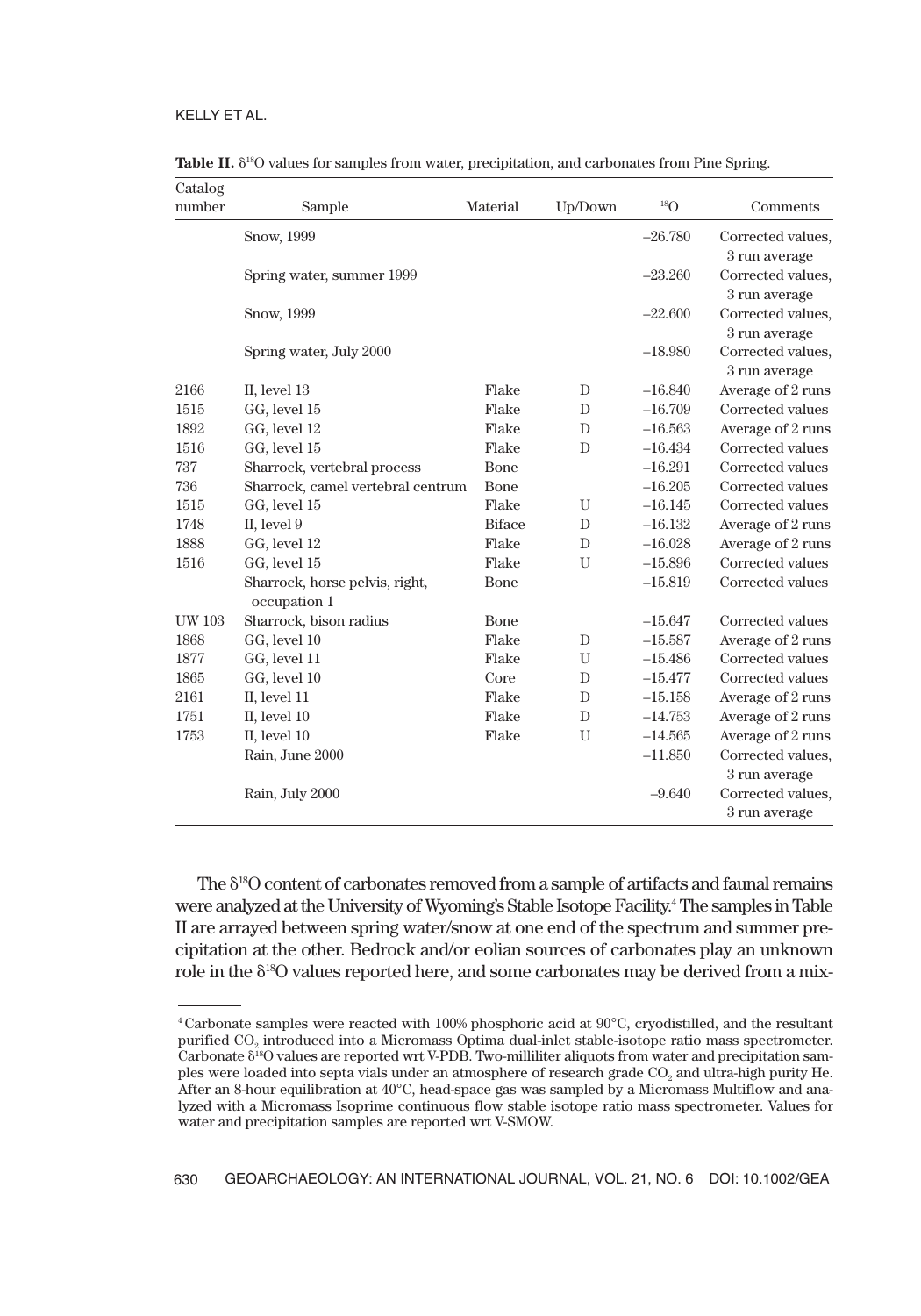ture of ground and atmospheric water. But, in general, the pattern is the expected one; artifacts found deeper in the site, or within the spring mound, have more negative values than ones found higher in the stratigraphy. A few artifacts have  $\delta^{18}O$  values more negative than those of the megafauna remains (numbers 737, 736). These are from units located south of Sharrock's Trench 5 and from levels near the surface of the spring mound. This may mean that they are as old as, or older than, those remains, or that they have been more heavily affected by ground as opposed to atmospheric water.

The presence of carbonates on artifact tops and/or bottoms is also a clue to postdepositional artifact movement. If no postdepositional movement has occurred then we expect to see no carbonates on artifacts in the upper levels, the zone of leaching. Down lower, in the zone of pedogenic carbonate formation, we expect to see artifacts with carbonate-coated bottoms. Lower still, in the zone of periodic groundwater saturation, we expect artifacts to have both their tops and bottoms coated with carbonates. The presence of artifacts outside this pattern (e.g., with carbonates on their up-sides only) or completely coated artifacts high in the profile, suggests postdepositional movement.

Figure 7b shows a representative flake backplot for Unit II, with flakes indicated as having no carbonates, carbonate on their bottoms only, tops only, or top and bottom. Flakes with carbonates on both sides tend to be found in the deepest levels, whereas flakes with no carbonates tend to be found in the upper levels. Flakes with carbonates on the down-side tend to be found in between these two. Few flakes have carbonates only on their up-sides.

Unit II shows the pattern that we expect little to no postdepositional movement to produce. This holds true for Units CC, DD, GG, and HH and, to a lesser extent, EE. The carbonate data from AA, BB, and FF suggest these units are less intact (expected, because these units were more heavily rodent turbated).

## **Postdepositional Flake Damage**

Another measure of postdepositional movement comes from stratigraphic patterns in postdepositional flake damage produced by burning and trampling.

Range fires could produce layers of burned debitage across the site, whereas heat-treatment failures or exposure to hearths might produce lenses. In either case, peaks in the frequency of burned debitage between excavation levels should indicate that there has not been much vertical movement of artifacts after the burned debitage was buried. If much postdepositional movement had transpired, then we would expect those peaks to be "blurred" and unrecognizable.

To determine if such peaks exist at Pine Spring, we ran the debitage from each level of Units DD, GG, and II through a  $1/4$ -inch screen to obtain a sample  $(n > 20)$  from each level. Heat-treatment experiments with Tiger chert (Cooper, 2002) show that if heat-treatment is done properly, no crazing or potlidding occurs. Flakes exposed to direct flame, however, break within 2–5 minutes, potlidding appears within 15 minutes, and crazing within 25 minutes. Thus, flakes showing crazing, potlidding, and/or characteristic fire-damage breaks were classified as burned. Concerned that burning might only be identifiable on large flakes, we checked for significant dif-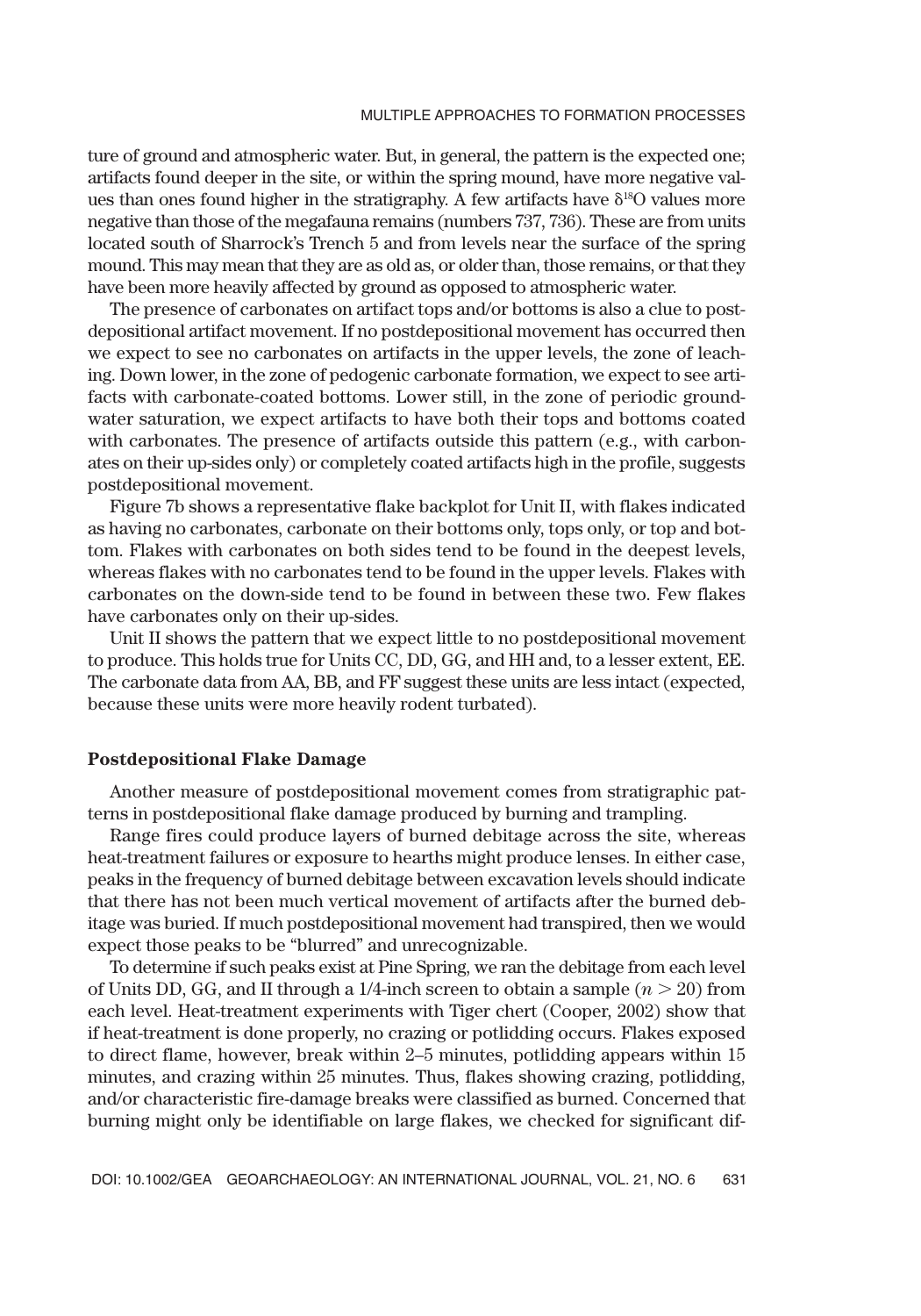ferences between the size of burned and unburned flakes. We found no difference in Units DD and II, but burned flakes were significantly larger than unburned flakes in Unit GG (0.75 as opposed to 0.56 g;  $t = 2.9$ ,  $df = 26$ , 2-tailed  $p = .007$ ). Still, we tentatively conclude that flake size is not a relevant variable. Figure 8 shows the frequency of burned debitage by level in each unit. All three have a peak near the base of the excavation; each also contains at least one other peak closer to the surface, although that of DD is less distinct than those are of GG and II.

High amounts of trample damage in one level as opposed to another can indicate either an increase in the number of persons walking across a surface or a stabilized surface that saw more human and animal trampling than levels above or below it. Because Pine Spring was used by small foraging bands, peaks in trample damage probably reflect surface stabilization. And peaks in trample damage, like peaks in burning, might point to relatively undisturbed deposits.

As part of a Tiger-chert trample damage experiment, Cox (2002) measured trample damage by importing a flake's scanned image into SigmaScan and measuring flake perimeter and the widths of flake scars created by trampling. The ratio of total linear edge of trample-induced flake scars to the flake's total perimeter provides a measure of flake trample damage. (The mean ratio for the experimental sample was 0.102.)

We randomly selected 15 large flakes from each level of DD and GG, excluding obviously retouched or—because they could be more susceptible to trampling burned flakes. These were then scanned and measured; although some flake-edge damage can occur in manufacture, we assume this is constant and that flake-edge damage monitors changes in the frequency of trample damage. Analysis revealed two trample damage peaks in GG and three in DD (marked as black bars in Figure 8). The upper trample peak in Unit DD lies just below the surface and may have been produced by the heavy machinery used to install a water pipe. Three of the other four trample peaks are not correlated with peaks in burning.

Taken together, the presence of discernible peaks in burning and trample damage may jointly indicate that only a modicum of postdepositional movement has occurred.

## **Debitage Refits/Conjoins**

Another approach to determining stratigraphic integrity comes from the vertical distribution of refitted and conjoined debitage pieces. All flakes that did not pass through a 1/4-inch screen from units DD, GG, and II were examined for refits and conjoins. Because 98% of the debitage is Tiger chert, we first searched for refits among the exotic raw materials. Following Morrow (1996), we then sorted each level's Tigerchert flakes into complete, proximal, medial, and distal portions; then, to find conjoins, we compared each proximal flake to each medial and distal portion in all levels. We then compared complete flakes to locate refits (flakes that fit onto the dorsal scar of another complete flake).

This exercise produced a few refits/conjoins separated by as much as 15 cm. However, most refits/conjoins were to flakes in their own or adjacent levels. Thus, these data, too, suggest little postdepositional movement in our excavation units. This level of stratigraphic integrity means we can now consider other formation processes.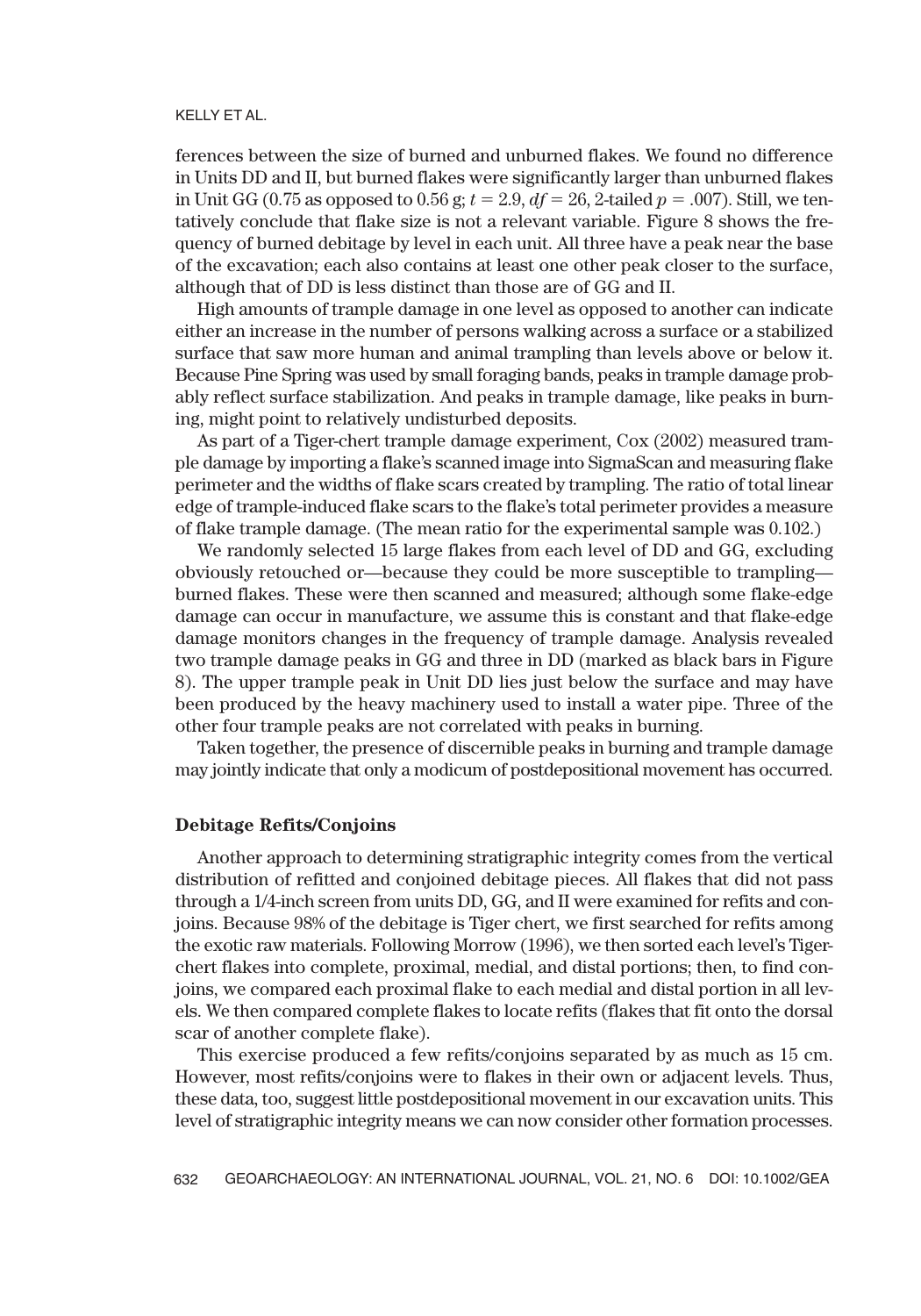

**Figure 8.** Debitage densities (light lines), percentages of gravel (heavy lines), and frequency of burned debitage (dotted lines) by excavation level in Units DD, GG, and II, with selected radiocarbon dates; solid bars = levels with significant trample damage; level of fire-cracked rock indicated in DD. Gravel densities are multiplied by 400 to fit to the debitage scale.

DOI: 10.1002/GEA GEOARCHAEOLOGY: AN INTERNATIONAL JOURNAL, VOL. 21, NO. 6 633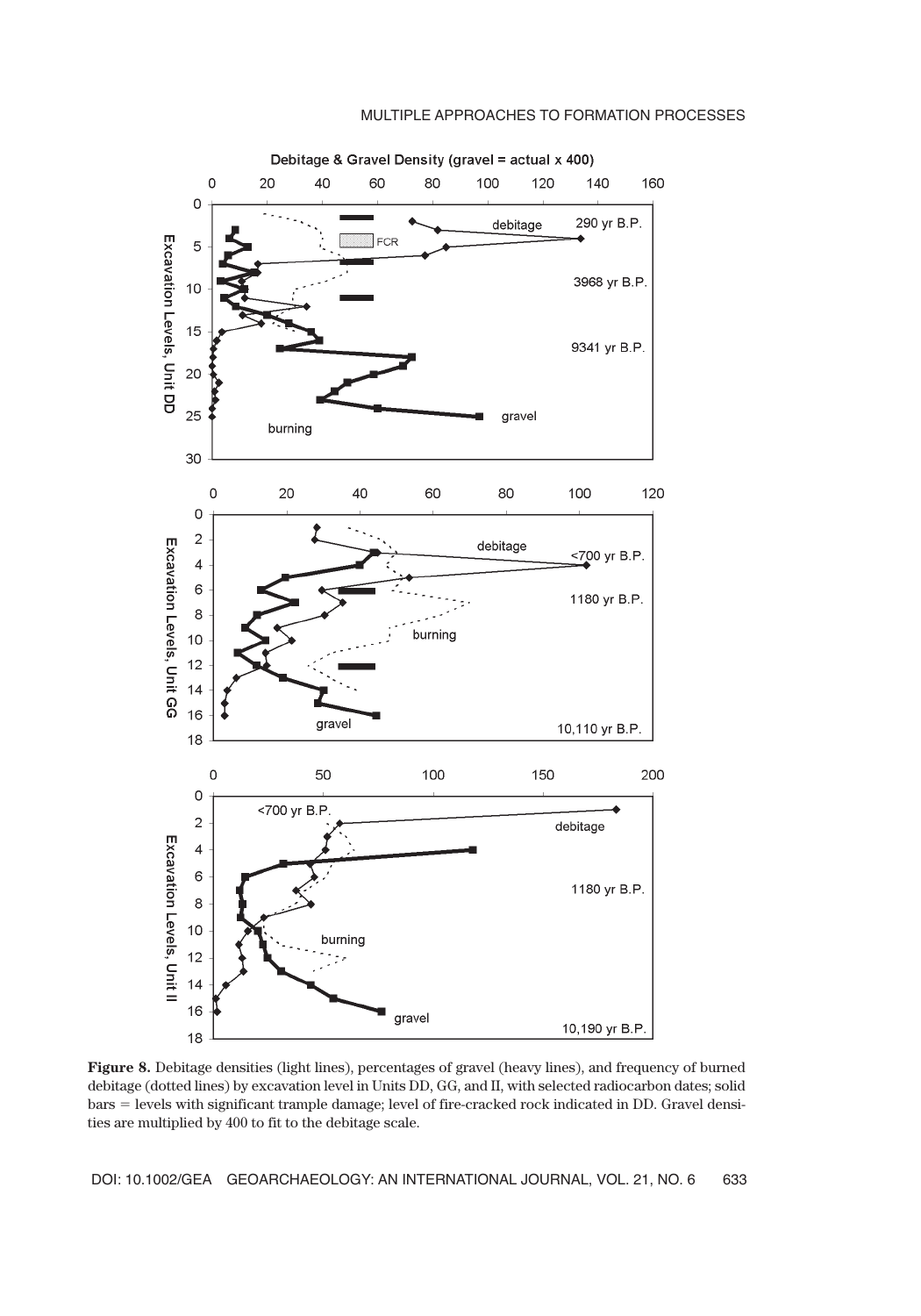

**Figure 9.** Rose diagrams showing artifact orientation in Units AA-FF on east side of spring mound and Units GG-II on west side.

## **EVALUATING REDEPOSITION, EROSION, AND DEFLATION**

Both Sharrock and Jennings noted evidence for the transport of colluvium into and through their Trenches 4 and 5. Sharrock (1966, p. 16) noted a "fossil gully" upslope that he thought contributed gravel lenses to Trench 5. The micromorphological samples suggest that some slopewash contributed material to the B horizon on the mounds' east side. Were the artifacts we recovered on the eastern and western sides of the spring mound also deposited by slopewash? Are the artifacts in secondary and not primary context? We turned to flake orientation and sediment analyses to help answer these questions.

## **Flake Orientation and Inclination**

Objects moved by fluvial action, including slopewash, have long axes oriented to the direction of flow (e.g., Dibble et al., 1997); thus, orientation data may point in the direction of slopewash. Figure 9 shows rose diagrams for units along the east (AA–FF) and southwest sides (GG–II) of the spring mound. Artifacts in units AA, BB, and FF slope to the west or southwest, while those in CC through EE slope to the east/southeast. The overall site slopes from south to north; therefore, if these artifacts had washed downslope, we might expect them to point more northward. Instead, the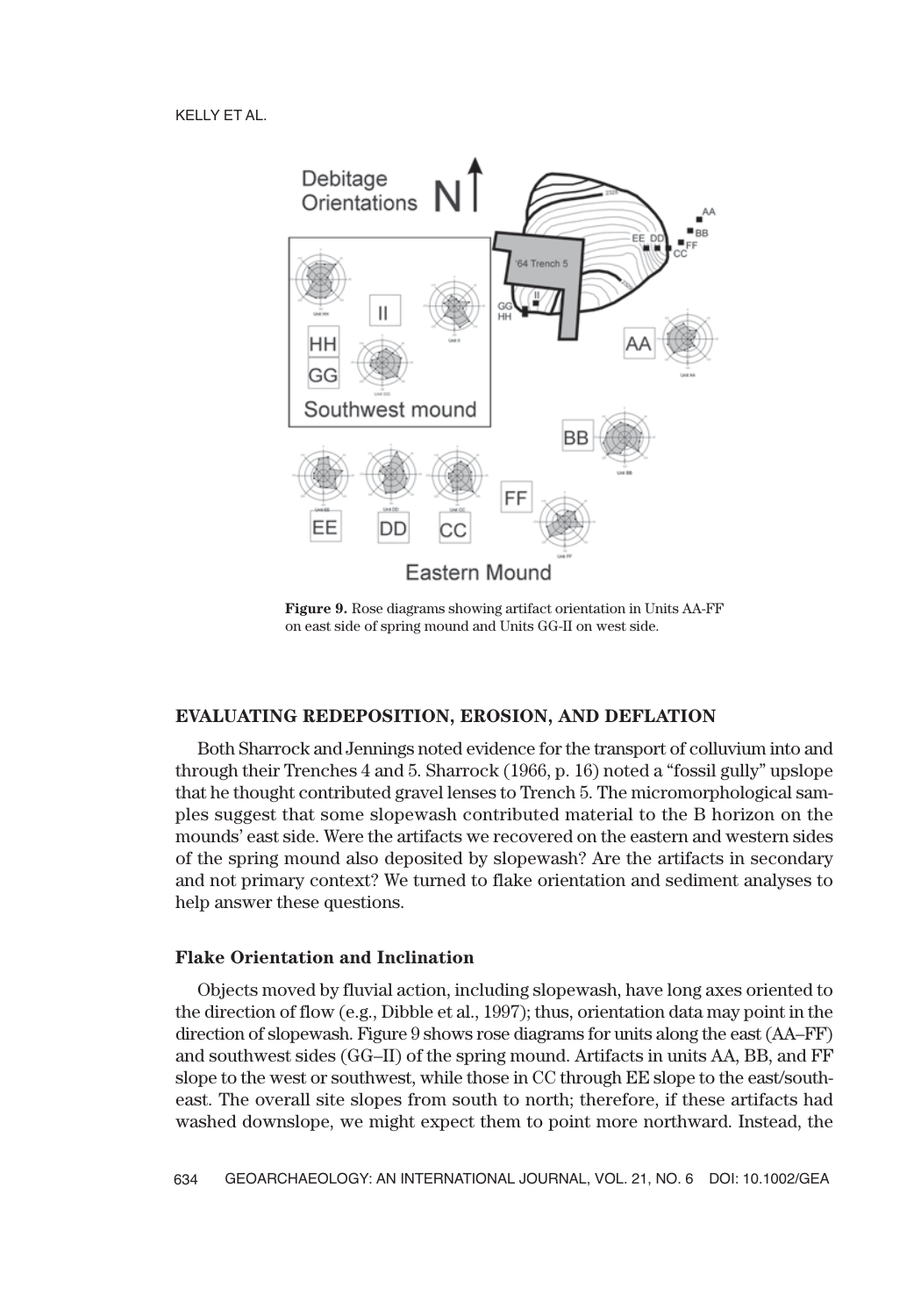data point to the presence of a narrow gully along the east edge of the spring mound. Artifact median inclinations, which range from 6 to 18 degrees, suggest that the flakes were deposited on a gently sloping surface and were not deposited by rapid downslope movement, as, for example, in a small mudflow event. Although sediment weight can "flatten" artifact inclinations over time, experiments suggest that considerably thicker deposits than those at Pine Spring are required (Andrews, 2006).

The postulated gully on whose sides the artifacts were deposited is supported by the stratigraphies of backhoe trenches (2000 Trenches 1, 2, and 3; Figure 3), which show the midden thinning considerably to the east and Stratum IIe rising sharply to the east in 2000 Trench 1. At some point in time, the postulated gully accumulated midden deposits with artifacts oriented in their current directions through localized sheetwash on the sides of the gully and spring mound, and not through transport from a source uphill to the south.

Orientation data from units GG, HH, and II, on the west side of the spring mound, are more complex, yet they too suggest that artifacts were not redeposited from the hillslope above. Artifacts in GG slope down to the east/southeast; in HH, they slope to both the north and the south, and in II, they slope to the southeast. Slopewash should have produced orientations to the north and/or northwest. Possibly, these orientations are affected by the faunalturbation that was dramatic in these units, but they presently do not support slopewash deposition of the artifacts.

## **Sediment Samples**

We checked these interpretations through analysis of sediment samples. If slopewash introduced artifacts to the site, then it should also have introduced equivalently sized unmodified rock (as there is a ready source in the Bishop gravels upslope) and produced gravel frequencies that mirror debitage frequencies.

Sediment samples from DD, GG, and II were weighed and then deflocculated in 6 L of water mixed with 1 cup of dissolved dishwasher detergent. After gentle mixing, each sample sat for 24–48 hours. After pouring off the water, we wet screened the remaining sediment through a No. 100 geological screen. Sediments that passed through the screen settled for 24 hours, after which the excess water was poured off and the sediments air-dried, weighed, and bagged. Sediments retained in the No. 100 screen were dried and screened through a column of stacked sieves, representing phi units –8, –6, –2, –1.75, –1, 0, 1.0, and 3.0. Fractions remaining in screens above phi unit 1.0 were sorted into rock, debitage, bone, gastropod, plants, and other. Figure 8 shows the relationship between debitage and gravel abundance for the three tested units. Debitage densities in Figure 8 are in-field flake counts. "Gravel" includes all unmodified rock from phi units –1.0 and above; gravel density is the total gravel weight divided by the sample's total initial weight (excluding debitage, bone, and shell).

There is an increase in gravel abundance near the base of all three excavation units that is associated with low debitage densities, if not a complete absence of debitage. In Unit DD, the debitage peak is not associated with a gravel peak. In Unit GG, a peak in debitage is associated with a gravel peak near the ground surface, whereas in nearby Unit II, a peak in gravel is associated with a decline in debitage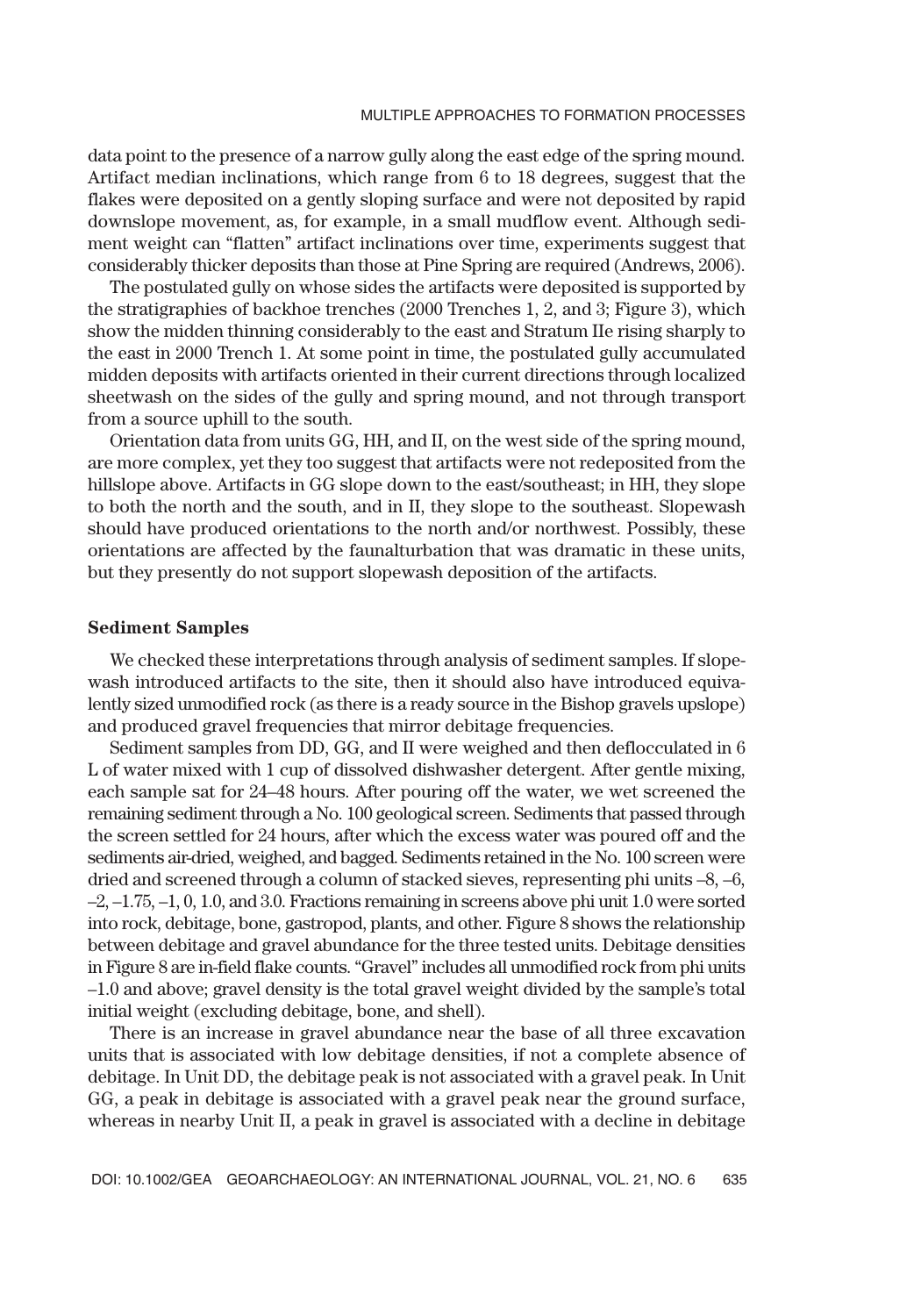density. These data suggest that the archaeological deposits are not principally a product of slopewash and redeposition.

## **DISCUSSION**

Our data cannot duplicate Sharrock's three occupations. Possibly, our excavation areas are not comparable to those of Sharrock, especially his Trench 5, where the occupations were defined. We excavated a smaller area than did Sharrock, and the units were restricted to the edges of the spring mound, not the center of an infilling basin. Perhaps, then, we should not expect to duplicate Sharrock's stratigraphy; nonetheless, the data do show that the three occupations do not extend outside the Trench 5 area, as Sharrock assumed.

Our analyses also show that there appears to be a hiatus in the record. On the west side of the spring mound, dates in excess of 10,000 yr B.P. lie just above the spring mound, but there are no dates between 10,000 and 1300 yr B.P. (except for the intrusive date of 2007 yr B.P. in the spring mound). Likewise, a discontinuity is present on the east side of the spring mound, where the lowest levels of Stratum IId contain early Holocene dates, but there is, minimally, a hiatus between ~3900 and ~290 yr B.P.

One explanation for this hiatus is deflation. In fact, Husted (1995, p. 56) suggested that deflation produced Sharrock's Occupation 2, as evidenced by the presence of a variety of point types and by the fact that Sharrock only recovered hearth charcoal beneath rocks—everything else having blown away. However, deflation should produce a lag deposit that would appear as peaks in both debitage and gravel densities. Possibly, an episode of deflation is tracked by the gravel peaks in lower levels of the deposits, perhaps produced by an arid, post–Younger-Dryas climate, during which time we have no substantial evidence of human use of the site. Gravel and debitage peaks generally do not coincide in the deposits; therefore, the evidence is somewhat equivocal on the southwest side of the spring mound, but the east side shows no correlation and thus no evidence of deflation.

A second explanation for the hiatus is erosion, post-3900 yr B.P. on the east side and sometime between 10,000 and 1300 yr B.P. on the west side. The spring mound may have channeled slopewash to either side of the mound, creating cut-and-fill episodes that account for the hiatus in radiocarbon dates. It could also have washed material into Sharrock's Trench 5, creating the mixed Occupation 2 assemblage. However, we saw no clear evidence of stratigraphic discontinuities in our excavation units and no clear evidence for significant slopewash deposits, as noted above.

A third explanation is that aggradation simply ceased ~4000 yr B.P., and a longlived stable surface formed. Regionally, hillslopes stabilized and slopewash decreased at the transition of the more arid early and middle Holocene to the beginning of the Neoglacial era, 5000 yr B.P. (Dahms, 1994; Eckerle, 1997). As noted above, a soil that developed into the upper portion of Stratum IIe, as observed in backhoe Trenches 2000-1, -2, and -3, may correlate with the soil in the Ab→Btk horizon in units CC–EE. This soil suggests a cessation of aggradation, and it lies just below the level of the hiatus in radiocarbon dates in the CC–EE profile (Figure 4). A more slowly aggrading surface could account for the peak in debitage and fire-cracked rock in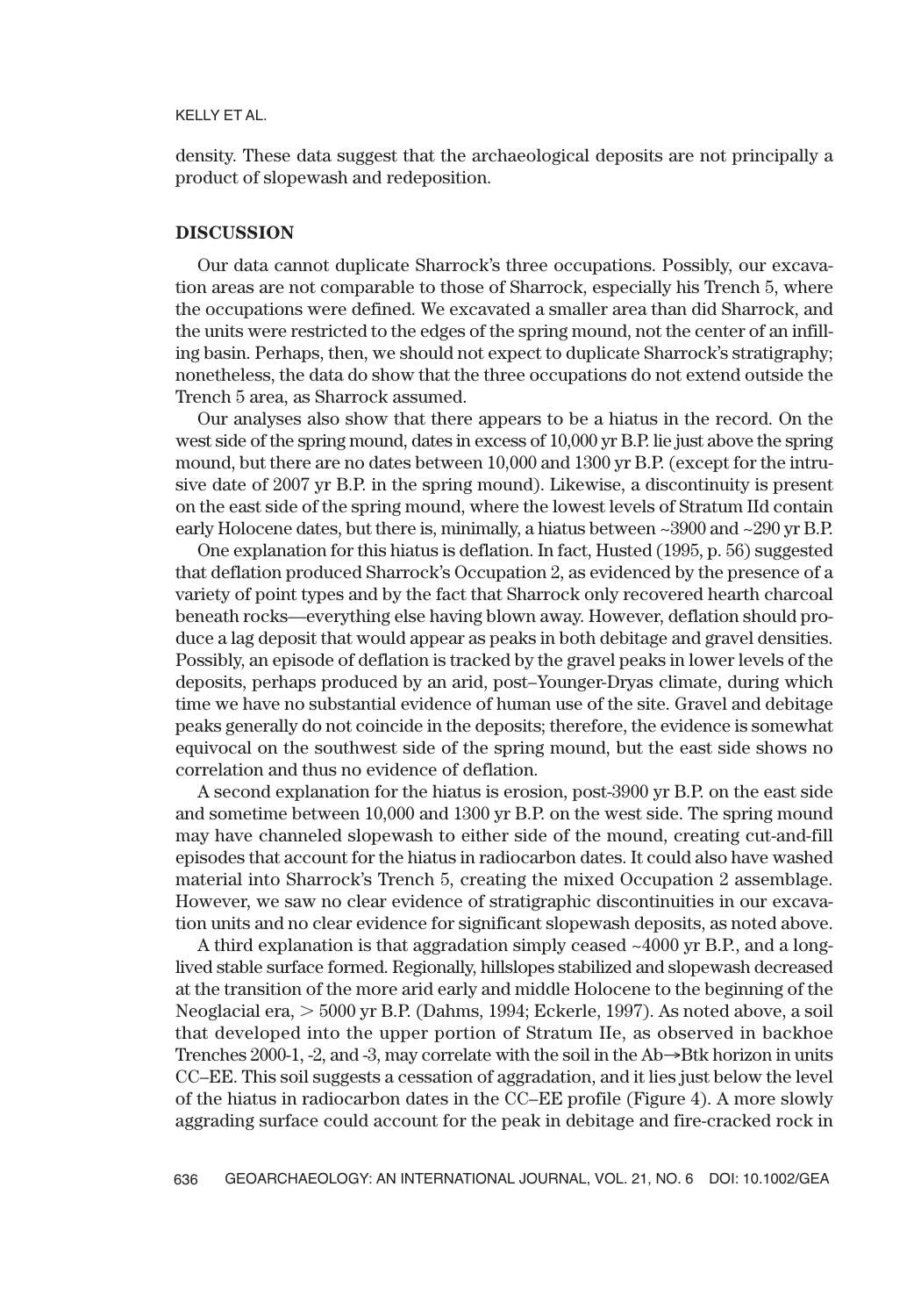Units CC, DD, and EE, as well as for the mixture of time-marker artifacts and radiocarbon dates in Sharrock's Occupation 2 assemblage. In addition, the middle trample peak in DD lies just above the Ab→Btk soil, supporting an interpretation of a slowly aggrading surface.

However, the increase in artifact frequency in Units GG, HH, and II occurs after 1180 yr B.P., because the highest debitage density lies above the postulated surface containing the 1180 yr B.P. *Ovis* remains. In GG, the *Ovis* remains are in a level associated with a burning peak, and a trample peak lies above that level. Possibly, the post-3968 yr B.P. peak in artifacts in CC–EE is actually post-1180 yr B.P. in age. On the other hand, there is clearly a mid-to-late Holocene occupation in the Trench 5 area, as marked by hearths (circa 2500–2900 yr B.P.) and a possibly substantial bighorn sheep kill (circa 4000 yr B.P.).

## **CONCLUSION**

At present, we hypothesize that a cessation in aggradation from 4000 yr B.P. to circa 1200 yr B.P. created Sharrock's Occupation 2, the site's major period of use. Although there are deposits at the site that immediately overlie the spring mound and that date to  $\sim$  10,000 yr B.P., there are few archaeological remains within the spring mound itself. The biface that Sharrock found 45 cm from the camel vertebrae was the only artifact found close to megafaunal remains, but because the Occupation 1 fauna are clearly a mixture of late-Pleistocene and mid-Holocene remains, we cannot discount the possibility that this biface is mid-Holocene or later in age. We saw no bone breaks on the *Camelops* or other megafaunal remains that natural processes cannot account for, nor were there any observable cut marks. In sum, no evidence confirms human involvement in the deaths of the horse, camel, and bison at Pine Spring.

We could not locate evidence of Sharrock's three occupations and conclude that the 1964 assemblage cannot be analyzed using Sharrock's occupations as the units of analysis. Unfortunately, there are only small pockets of intact sediments at the site, removing the possibility for substantial future excavations. Possibly, the unit-level proveniences can be used to break the assemblages apart, but, at present, we do not know on what basis to do so. There is some potential for analyzing the large number of sheep remains that Sharrock assigned to Occupation 2, although the contemporaneity of the assemblage would need to be demonstrated through radiocarbon dating—*Ovis* remains from the site date to both the middle and late Holocene, and the faunal remains and features assigned to Occupation 2 cover a range of midto late-Holocene dates.

Research at Pine Spring was supported by the University of Wyoming Frison Institute with a private donation from Mr. Mark Mullins, and NSF grant 99-73272. We appreciate comments by Todd Surovell, Vance Holliday, Ken Tankersley, and E. Arthur Bettis III. Matt G. Hill first cast doubt on the identification of the "bison" vertebrae of F50. We acknowledge the assistance of the Bureau of Land Management, especially Russ Tanner, as well as that of Jana Pastor of Archaeological Services, Western Wyoming Community College, and Kevin Thompson, SWCA, Environmental Consultants.

DOI: 10.1002/GEA GEOARCHAEOLOGY: AN INTERNATIONAL JOURNAL, VOL. 21, NO. 6 637